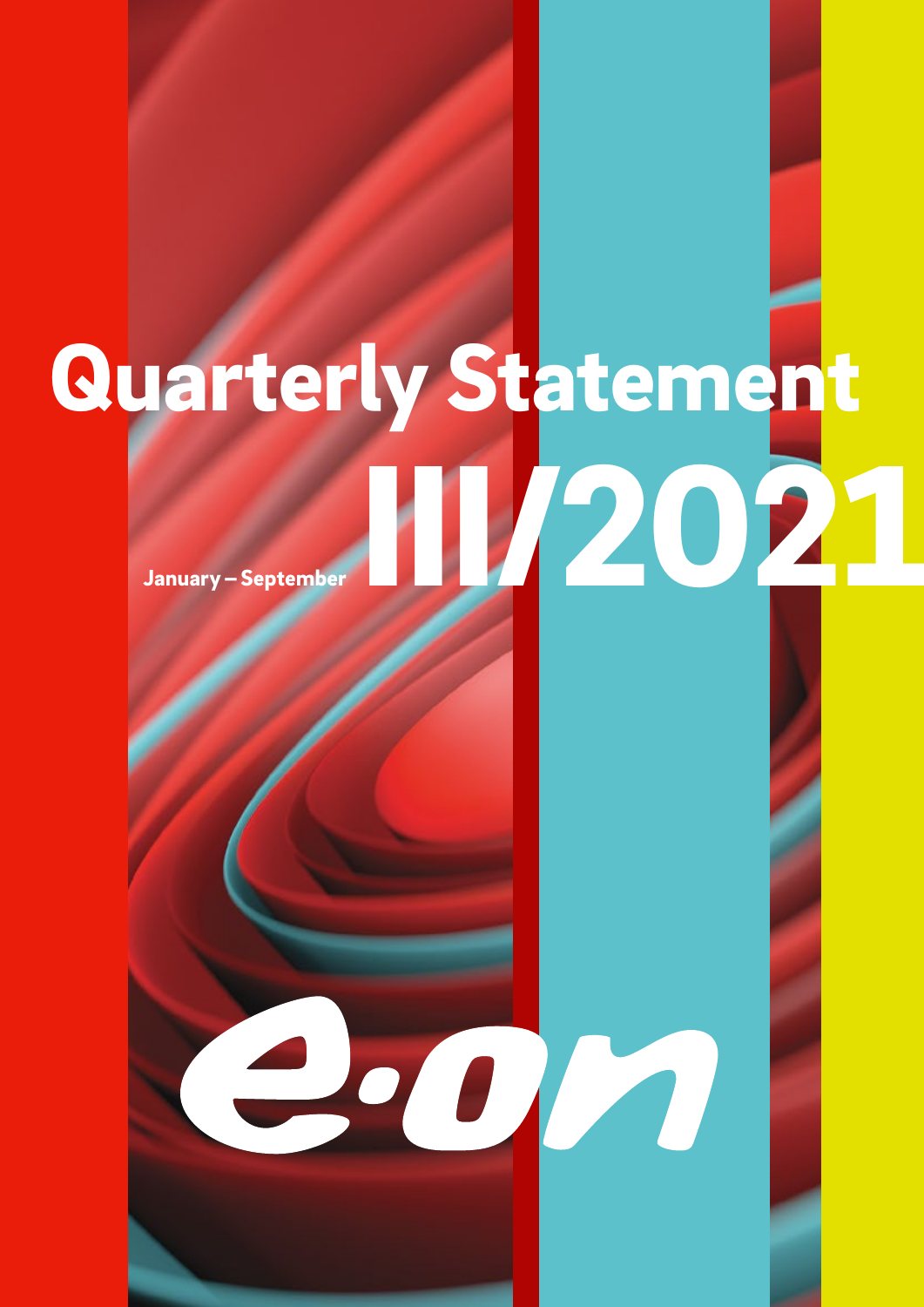# *E.ON Group at a Glance*



*Core operating business significantly above previous year*



*German Federal Network Agency sets return on equity for the fourth regulatory period for power and gas at 5.07 percent*



*Forecast for the current year increased in August owing to agreement on output rights for nuclear power stations* 



# *2021 forecast affirmed*



*E.ON's ecological power-line pathway management supports United Nations Environment Programme* 

*This document is a Quarterly Statement pursuant to Section 53 of the Exchange Regulations of the Frankfurt Stock Exchange (dated June 28, 2021) and is not a Quarterly Report within the meaning of International Accounting Standard 34.*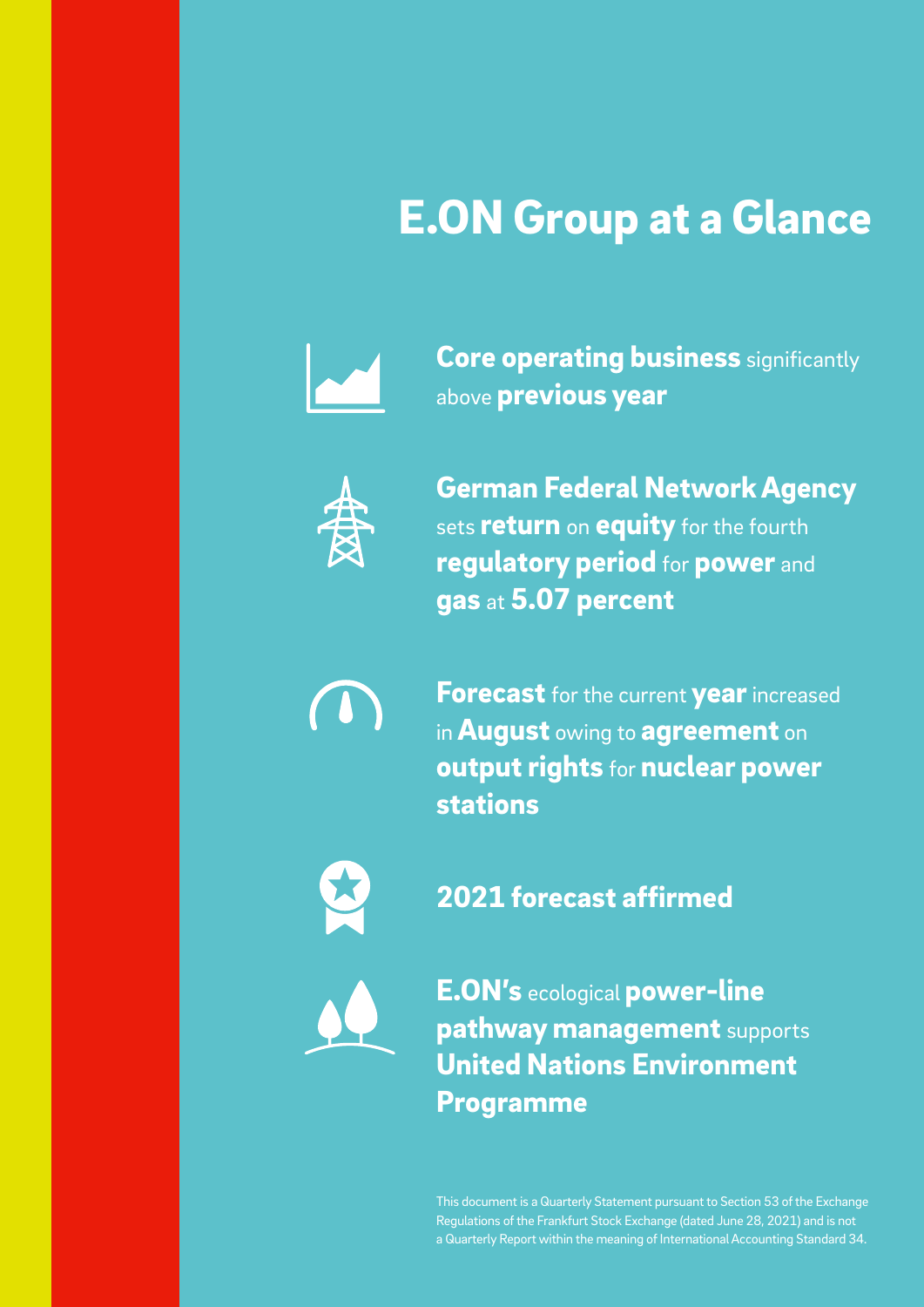# *Business Performance*

#### *Sales*

| 10-30 2021 | €48,087 million |
|------------|-----------------|
| 1Q-3Q 2020 | €43,314 million |
|            |                 |

# *Adjusted EBITDA*

| 1Q-3Q 2021 €6,277 million |      |
|---------------------------|------|
| 1Q-3Q 2020 €4,966 million |      |
|                           | nenz |



# *Adjusted EBIT*

| 10-30 2021 | €3,928 million |
|------------|----------------|
| 1Q-3Q 2020 | €2,688 million |
|            | $+46%$         |

## *Adjusted net income*

| 10-30 2021 | €2,189 million | $(E0.84)$ <sup>1</sup> |
|------------|----------------|------------------------|
| 1Q-3Q 2020 | €1,089 million | $(€0.42)^1$            |
|            | +101%          |                        |

## *Economic net debt*



## *Investments*

| $10-302021$ $\in$ 2,913 million       |  |
|---------------------------------------|--|
| $10 - 30200$ $\epsilon$ 2,374 million |  |
|                                       |  |

*+23%*

## *Cash provided by operating activities before interest and taxes*

| 10-30 2021 | €4,780 million |
|------------|----------------|
| 10-30 2020 | €4,063 million |
|            |                |

# *Cash provided by operating activities*



*-7%*

*1Adjusted net income per share.*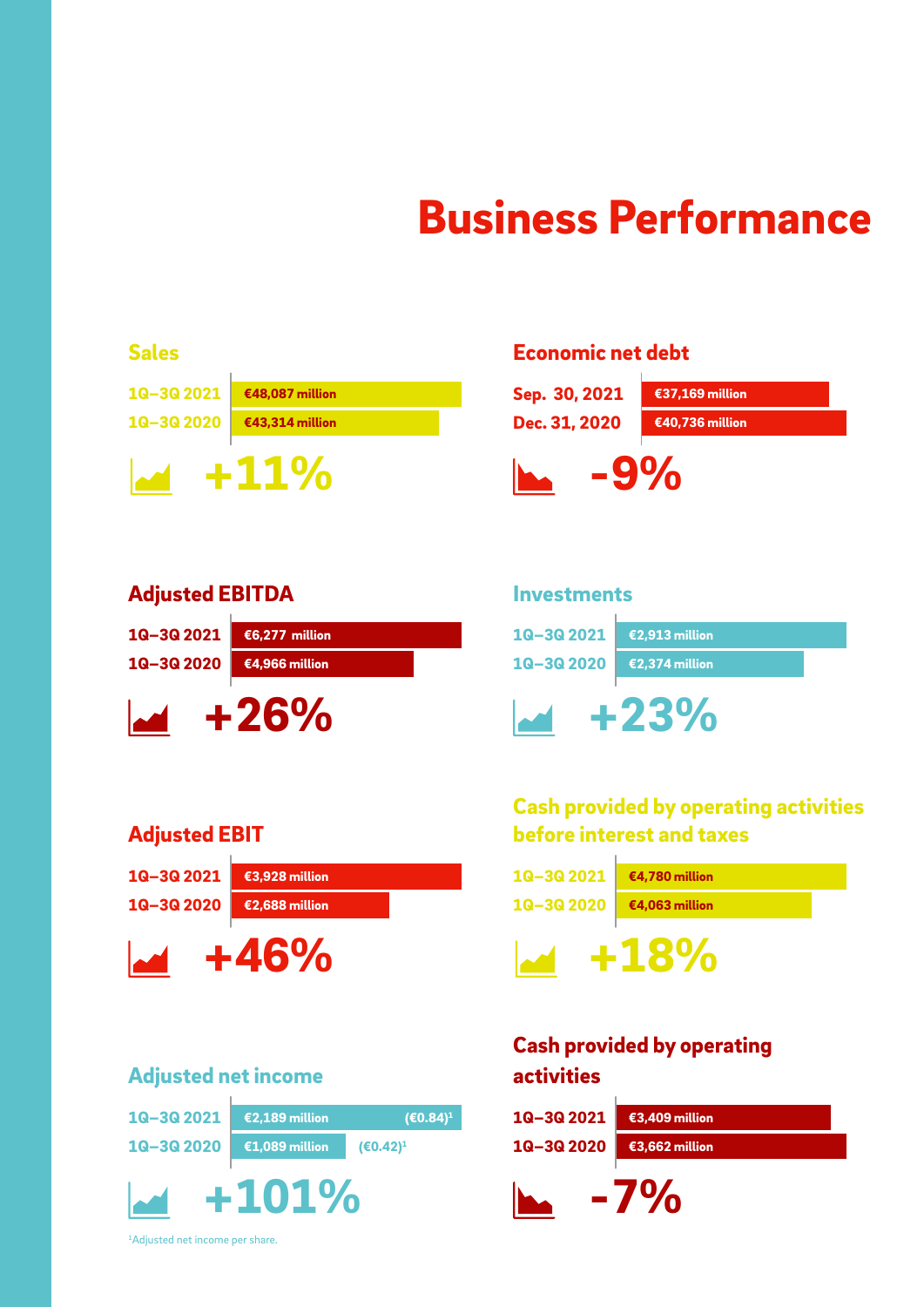#### *Special Events in the Reporting Period*

#### *E.ON Propels Digitalization and Develops New Solutions for a Digital, Sustainable Energy World*

*Since September 2021, E.ON has deepened its cloud-computing collaboration with Microsoft and Wipro Limited. The aim of the collaboration is to make IT processes more flexible, to increase operating efficiency, and to accelerate the development of new solutions and services for customers and employees.*

*In September E.ON also entered into a cooperative arrangement with IBM Quantum in order to propel the transformation of the energy industry with quantum computing.*

*In addition, in September E.ON acquired a majority stake in Aachen-based start-up gridX, the energy industry's leading provider of smart-grid intelligence. The company develops digital platform solutions that connect, control, and optimize distributed energy resources, such as electric cars.*

*The E.ON website contains more information about these topics at <https://www.eon.com/en/about-us/media.html>*

#### *Patrick Lammers Joins E.ON SE Management Board in August 2021*

*At its May meeting, the E.ON SE Supervisory Board appointed Patrick Lammers as successor to Karsten Wildberger, who left the Company in late July at his own request.*

#### *E.ON Sends Assistance from across Germany to Flood Areas*

*Severe storms in western Germany in July 2021 led to considerable damage, including to electricity and gas networks. After the heavy flooding, E.ON employees worked around the clock to restore energy service. Within a few days, the number of people without power in the service territory of E.ON subsidiary Westnetz was reduced from 200,000 to a few thousand.* 

#### *E.ON Supports United Nations' "Decade for Ecosystem Restoration"*

*E.ON is the world's first energy company to support the United Nations Environment Programme ("UNEP") in restoring ecosystems in the interest of climate protection and biodiversity. E.ON, Europe's largest operator of electricity distribution networks, will create valuable biotopes under 13,000 kilometers* 

*of high-voltage lines in forested areas. E.ON is a partner in UNEP, which commemorated World Environment Day on June 5 by proclaiming this decade to be the "Decade for Ecosystem Restoration."*

*E.ON has many years of experience in the ecological management of power-line pathways and already manages 8,000 hectares of such pathways in an environmentally friendly way. The Group now intends to draw on this experience across Europe. E.ON is convinced that healthy and stable ecosystems play an important role in the fight against climate change because they store large amounts of carbon dioxide. This is why E.ON is investing a double-digit million sum in the preservation of ecosystems and is committed to adopting ecological pathway management for overhead power lines in forested areas Group-wide by 2026.*

#### *E.ON Presents Green Bond Framework Aligned with the EU Taxonomy and Issues First Bond under It*

*On March 1, 2021, E.ON became Europe's first corporate issuer to present a Green Bond Framework that is in full compliance with the EU Taxonomy's criteria for sustainable economic activities and with the draft Delegated Acts. In late March E.ON successfully marketed a €750 million Green Bond under the new framework. The bond matures in October 2032 and has a coupon of 0.6 percent. Issuance took place in early April 2021.*

*In addition, in mid-January 2021 E.ON issued a €600 million corporate bond that matures in December 2028 and has a coupon of 0.1 percent.*

#### *Nuclear Power/Residual Power Output Rights*

*In the first half of 2021, 10.7 TWh of residual power output rights were acquired from the company that operates Krümmel nuclear power plant ("NPP") and 3.7 TWh of residual power output rights were acquired from the company that operates Brunsbüttel NPP; these rights were transferred to Grohnde, Isar II, and Brokdorf NPPs, which are operated by PreussenElektra GmbH. This and other planned procurements will ensure that these NPPs can operate until the end of their legally mandated operating lives.*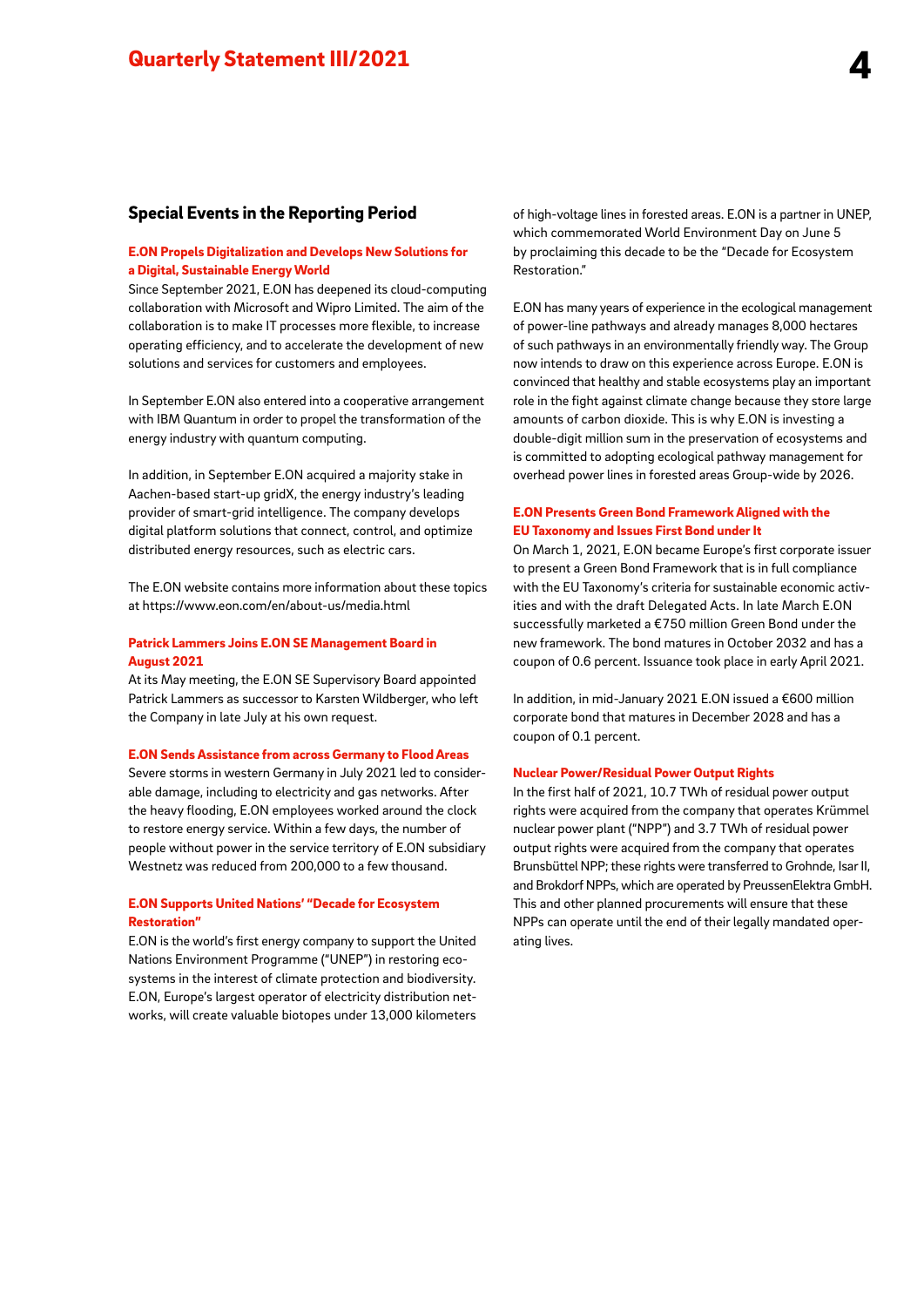*On March 25, 2021, the parliamentary legislative procedure was completed and the corresponding public-law agreement was signed for the purpose of executing the agreement on the implementation of the accelerated nuclear phaseout after 2011 between the German federal government and the country's NPP operators. Its provisions include, in particular, that E.ON/ PreussenElektra GmbH may dispose of the residual power output rights corresponding to its ownership stake in Krümmel and Brunsbüttel NPPs, which are jointly owned, without payment; that is, it may use these rights, which total 47.8 TWh, for output at its own NPPs (see page 8). After final approval by the Bundesrat on June 25, 2021, the law and the contract entered into force on October 31, 2021.*

#### *Disposal of Stake in Rampion Renewables Ltd*

*In 2019 E.ON UK plc sold roughly 60 percent of its stake in Rampion Renewables Ltd, which has a roughly 50-percent stake in U.K. wind farm operator Rampion Offshore Wind Ltd, to RWE Renewables UK Ltd, an RWE Group company. On December 29, 2020, an agreement was signed with RWE AG and RWE Renewables UK Ltd under which E.ON UK plc would transfer its remaining 40-percent stake to RWE Renewables UK Ltd. In view of this agreement, E.ON has disclosed its stake in Rampion Renewables Ltd as an asset held for sale since December 31, 2020. The stake was transferred on April 1, 2021. The parties agreed not to disclose the purchase price, which was received at year-end 2020.* 

#### *Supplementary Agreements to enviaM's Consortium Agreement*

*Through subsidiaries, E.ON SE has a roughly 59-percent stake in enviaM AG. The other main shareholders are two municipal companies whose aggregate stake totals around 37 percent. From 2002 onward, a consortium agreement gave these municipal shareholders a put option that could be exercised in whole or in part. Pursuant to IAS 32, E.ON SE recorded this put option as a liability in its Consolidated Financial Statements. In March 2021, a supplementary agreement to the consortium agreement was concluded that stipulates the put option's cancellation. The put option had been recorded as a liability in the amount of €1.8 billion. Effective March 31, 2021, it no longer existed. Accordingly, equity increased by €1.8 billion. Of this amount, €0.7 billion is attributable to shareholders of E.ON SE.* 

#### *Changes in Segment Reporting*

*Operations in Croatia and at VSEH in Slovakia consist of network as well as sales businesses. All of these operations were previously reported at Energy Networks' East-Central Europe/ Turkey unit. E.ON's segment reporting was adjusted effective January 1, 2021. Power and gas sales operations as well as the new customer solutions business in Croatia and at VSEH are now reported at Customer Solutions' Other unit. Their network businesses continue to be reported at Energy Networks' East-Central Europe/Turkey unit. In addition, heating businesses in Poland are now reported at Customer Solutions' Other unit and no longer at its Germany unit. The prior-year figures were adjusted accordingly.* 

#### *Subsequent Events*

#### *German Federal Network Agency Sets Return on Equity for Fourth Regulatory Period for Power and Gas*

*In mid-July the German Federal Network Agency (German acronym: "BNetzA") launched the consultation process for setting the return on equity ("ROE") for the fourth regulatory period in Germany (2023 to 2027 for gas, 2024 to 2028 for electricity). The consultation process, in which E.ON participated, is now concluded. On October 20 the BNetzA published its final decision regarding the ROE for the fourth regulatory period, which it set at 5.07 percent before taxes. This figure is significantly lower than the ROE for electricity and gas in the current regulatory period, which is 6.91 percent before taxes for new assets (capitalized from 2006 onward). The financial conditions of the respective regulatory period are relevant for network operators, as they affect their existing capital base and thus the investments that will be made in network expansion in the years ahead. The considerably lower ROE for the fourth regulatory period will pose significant challenges for network operators with regard to the necessary expansion of distribution networks, which form the backbone of the energy transition.*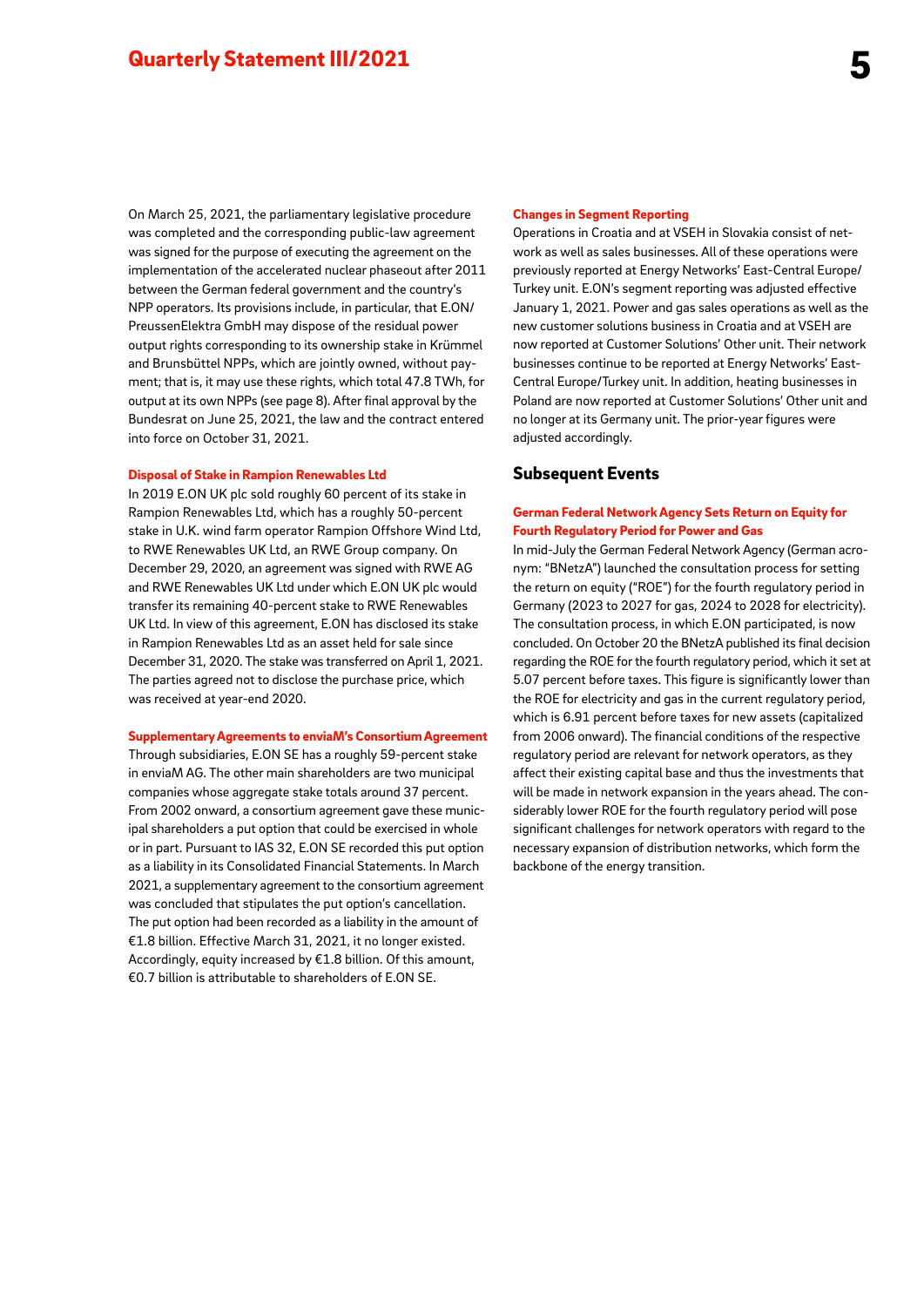# *Earnings Situation*

*• Customer Solutions' sales higher, particularly in Germany and the United Kingdom, and owing to Slovakia-based VSEH, which was acquired in August 2020*

*• Adjusted EBIT and adjusted net income significantly above prior-year level, primarily because of weather factors, cost savings at the sales business in the United Kingdom, and the agreement on output rights for* 

*nuclear power stations*

#### *Sales*

*Sales in the first nine months of 2021 rose by €4.8 billion year on year to €48.1 billion. The increase resulted in part from cooler weather relative to the prior year. Another reason was that the Covid-19 pandemic's economic repercussions, which had a negative effect on E.ON's operations in the prior year, had no significant effect in the first nine months of 2021.*

*Energy Networks' sales increased by €0.4 billion relative to the prior year to €13.3 billion. Customer Solutions' sales rose by €3.8 billion to €38.3 billion. The increase relates to the recognition of commodity derivatives (failed own-use transactions) amid rising prices on commodity markets (€2.4 billion). Corresponding expenditures relating to the recognition of commodity derivatives are recorded under other operating expenses; on balance, failed own-use adjustments have no impact on earnings. The above-described increase in conjunction with the recognition of commodity derivatives led to higher sales, particularly in Germany and the United Kingdom. In addition, higher consumption due to comparatively cooler weather and the passthrough of increased cost components led to higher sales in Germany. The positive sales performance in the Netherlands/Belgium was attributable in part to higher consumption due to weather and Covid-19 factors. Sales were higher in Slovakia due to the inclusion of VSEH for the entire period under review. By contrast, a change in the customer portfolio in Germany led to a volumedriven decline in sales.*

| <b>Power passth</b>      |
|--------------------------|
| 1Q-3Q 2021               |
| 1Q-3Q 2020               |
| Power sales <sup>1</sup> |
| 1Q-3Q 2021               |
| חמחמ חכ" חו              |

*Power passthrough 1Q–3Q 2021 250.2 billion kWh 1Q–3Q 2020 233.9 billion kWh 1Q–3Q 2021 179.7 billion kWh 1Q–3Q 2020 198.6 billion kWh*



*Gas passthrough Gas sales1*

*1Q–3Q 2021 161.6 billion kWh 1Q–3Q 2020 140.0 billion kWh*

*1Q–3Q 2021 198.2 billion kWh 1Q–3Q 2020 189.8 billion kWh*

*1Customer Solutions' sales volume; does not include sales to the wholesale market.*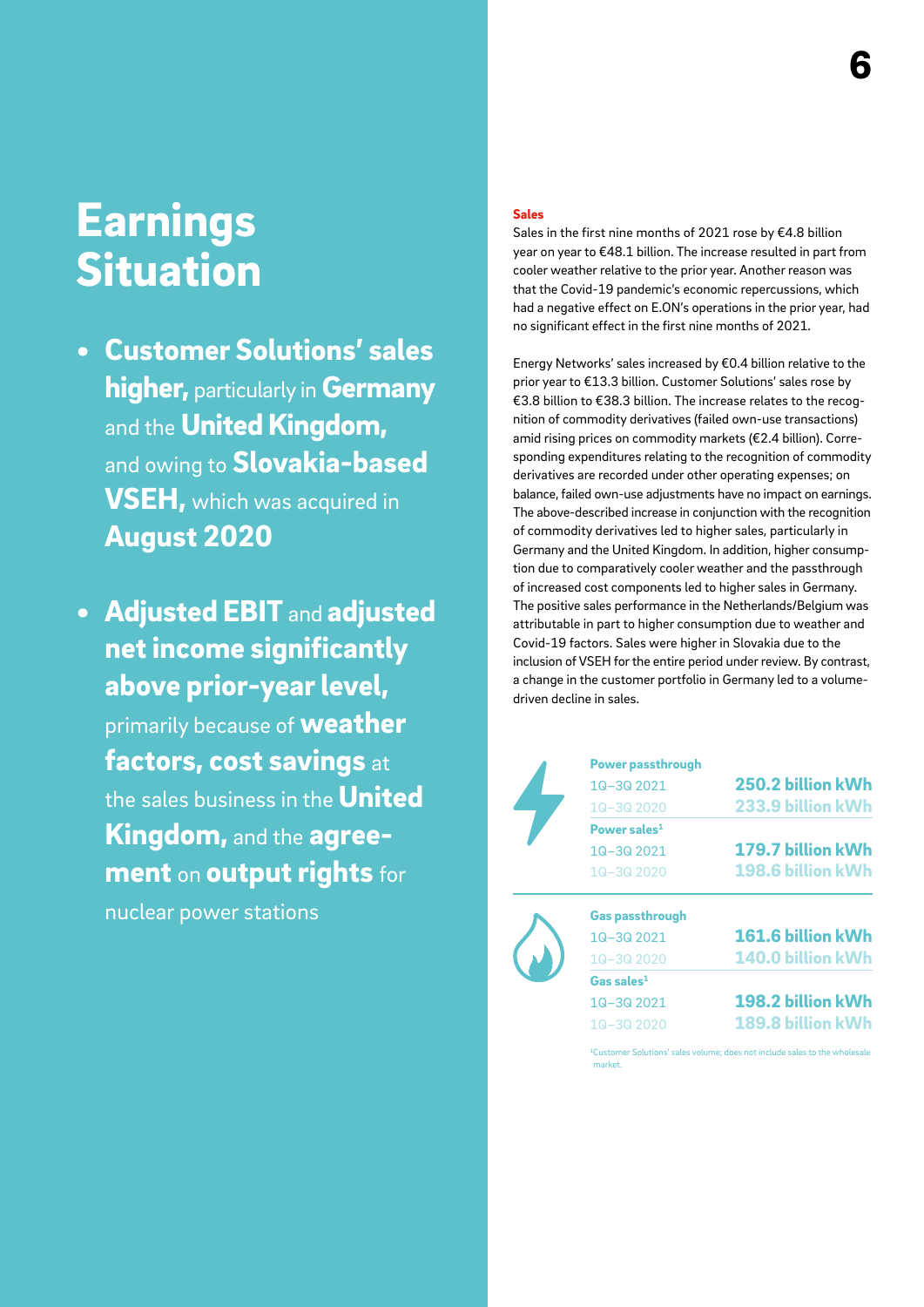*Sales at Non-Core Business were slightly higher, increasing by €45 million to €1.1 billion. Sales recorded at Corporate Functions/ Other of €8.6 billion were €7.6 billion above the prior-year figure. The increase is mainly attributable to the inclusion of* 

*E.ON Energy Markets, a new central commodity procurement unit that began operating in October 2020, and the recognition of derivatives (€0.8 billion).*

#### *Sales*

|                           |          |          | Third quarter |           |          | Nine months    |
|---------------------------|----------|----------|---------------|-----------|----------|----------------|
| $\epsilon$ in millions    | 2021     | 2020     | $+1 - \%$     | 2021      | 2020     | $+/-$ %        |
| <b>Energy Networks</b>    | 4.204    | 4,181    |               | 13.268    | 12.889   | 3              |
| <b>Customer Solutions</b> | 12,016   | 9.880    | 22            | 38.263    | 34.442   | 11             |
| <b>Non-Core Business</b>  | 363      | 332      | 9             | 1.073     | 1.028    | $\overline{4}$ |
| Corporate Functions/Other | 3.826    | 293      | 1.206         | 8.641     | 993      | 770            |
| Consolidation             | $-5,362$ | $-1.875$ | $-186$        | $-13.158$ | $-6.038$ | $-118$         |
| <b>E.ON Group</b>         | 15,047   | 12,811   | 17            | 48,087    | 43,314   | 11             |

#### *Adjusted EBIT*

*The core business's adjusted EBIT rose by €700 million, from €2,390 million to €3,068 million.*

*Energy Networks' adjusted EBIT increased by €85 million year on year to €2,414 million. Adjusted EBIT in Germany improved primarily due to positive volume effects resulting from cooler weather and to the non-recurrence of the negative consequences of the Covid-19 pandemic in 2020. The network business in East-Central Europe/Turkey posted the largest increase (8 percent), which was mainly attributable to the inclusion of VSEH in Slovakia for the entire period under review.* 

*Adjusted EBIT at Customer Solutions rose by €515 million year on year to €901 million. The reasons were likewise higher sales volume due to cooler weather and Covid-19 effects as well as operating improvements in nearly all E.ON markets. Cost savings from the ongoing restructuring program in the United Kingdom continued to have a positive impact on adjusted EBIT. This development was partially offset by the streamlining of the customer portfolio.*

# *Adjusted EBIT from Core Business (€ in millions)*

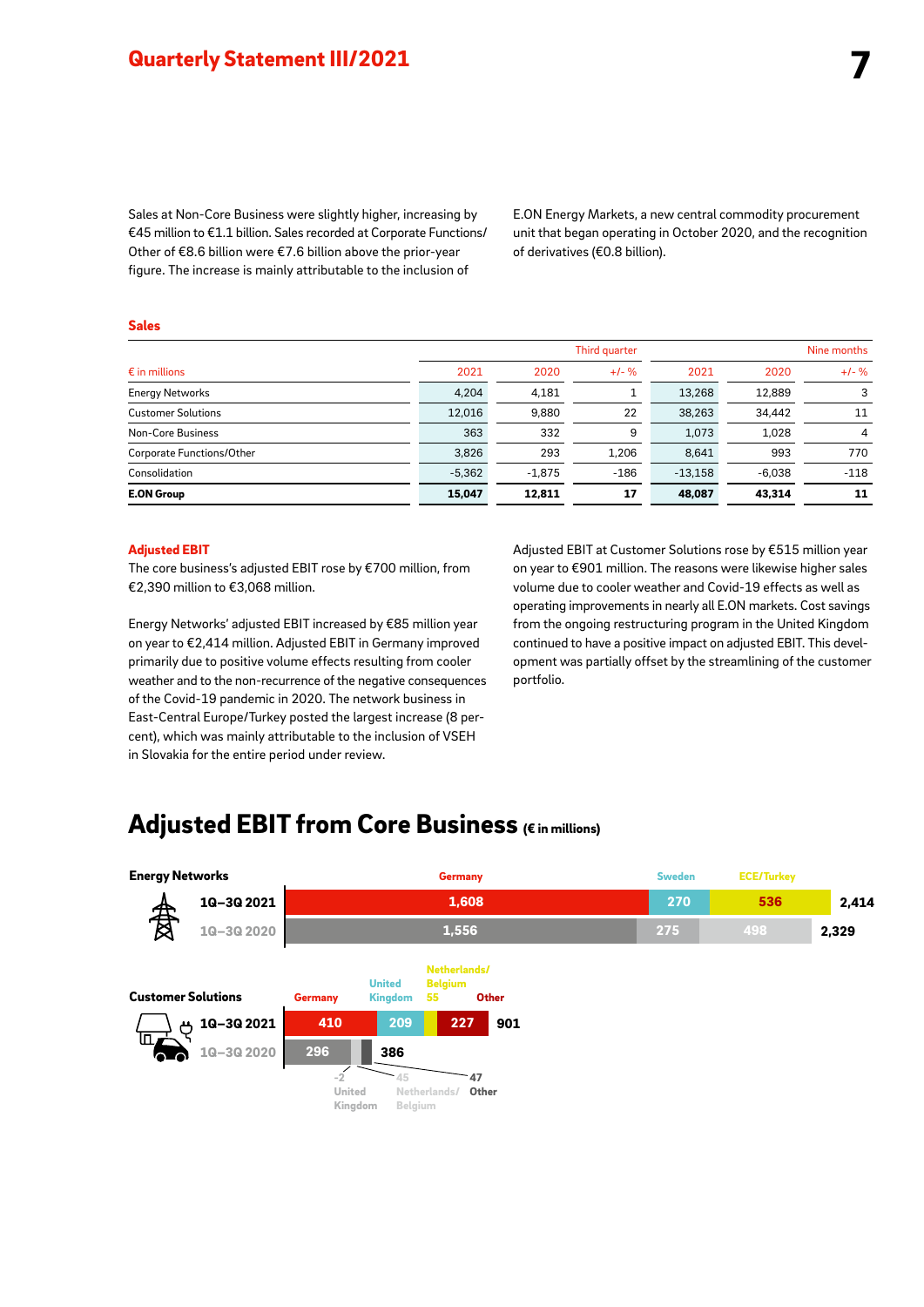*The positive performance of adjusted EBIT in E.ON's core business was accompanied by higher adjusted EBIT at Non-Core Business, which rose by €562 million to €860 million. The increase is mainly attributable to PreussenElektra and, following the Bundesrat's approval on June 25, 2021, the implementation of the public-law agreement of March 25, 2021, between the* 

*German federal government and the country's nuclear power plant operators. In this context, previous purchases of residual power will be refunded. This resulted in a positive effect of roughly €0.5 billion. As a result, the E.ON Group recorded adjusted EBIT of €3,928 million, which represents an increase of €1,240 million relative to the prior-year figure.*

#### *Adjusted EBIT*

|       |        | Third quarter |        |        | Nine months        |
|-------|--------|---------------|--------|--------|--------------------|
| 2021  | 20201  | $+1 - \%$     | 2021   | 20201  | $+1 - \frac{9}{6}$ |
| 637   | 677    | $-6$          | 2,414  | 2,329  | $\overline{4}$     |
| 55    | $-99$  | 156           | 901    | 386    | 133                |
| $-75$ | $-134$ | 44            | $-245$ | $-324$ | 24                 |
|       | c      | 150           | $-2$   | $-1$   | $-100$             |
| 622   | 446    | 39            | 3.068  | 2,390  | 28                 |
| 143   | 57     | 151           | 860    | 298    | 189                |
| 765   | 503    | 52            | 3.928  | 2.688  | 46                 |
|       |        |               |        |        |                    |

*1Includes the effects of retrospective changes in conjunction with the adjustment of the provisional recognition of the innogy acquisition until September 18, 2020.*

#### *Reconciliation to Adjusted Earnings Metrics*

*Like net income, EBIT (earnings before interest and taxes) is affected by non-operating items. Adjusted EBIT has been adjusted to exclude non-operating effects. The adjustments include net book gains, certain restructuring expenses, impairment charges and reversals, the marking to market of derivatives, the subsequent valuation of hidden reserves and liabilities identified as part of the purchase-price calculation and allocation for the innogy transaction, and other non-operating earnings.*

*Derived from adjusted EBIT, adjusted net income is an earnings figure after interest income, income taxes, and non-controlling interests that likewise has been adjusted to exclude non-operating effects. The adjustments include the aforementioned items as well as interest expense/income not affecting net income (after taxes and non-controlling interests). Non-operating interest expense/income also includes positive effects from the resolution of the difference between the nominal interest rate and the effective interest rate of former innogy bonds due to the purchase-price allocation.*

*The disclosures in the Consolidated Statements of Income are reconciled to the adjusted earnings metrics below.*

#### *Reconciliation to Adjusted EBIT*

*Net income attributable to shareholders of E.ON SE and corresponding earnings per share amounted to €3.8 billion and €1.45, respectively. In the prior-year period E.ON recorded net income of €0.9 billion and earnings per share of €0.33. The development of net income in the first nine months of 2021 mainly reflected asymmetrical valuation effects on unrealized sales and procurement transactions as a result of sharp increases in commodity prices on spot markets. These effects had no impact on contractual payment streams or adjusted earnings.*

*Pursuant to IFRS 5, income/loss from discontinued operations, net, is reported separately in the Consolidated Statements of Income. In the prior year this item included negative effects from the subsequent adjustment of certain components of the purchase price in conjunction with the innogy acquisition and positive earnings from innogy's sales business in the Czech Republic, which was divested in October 2020.*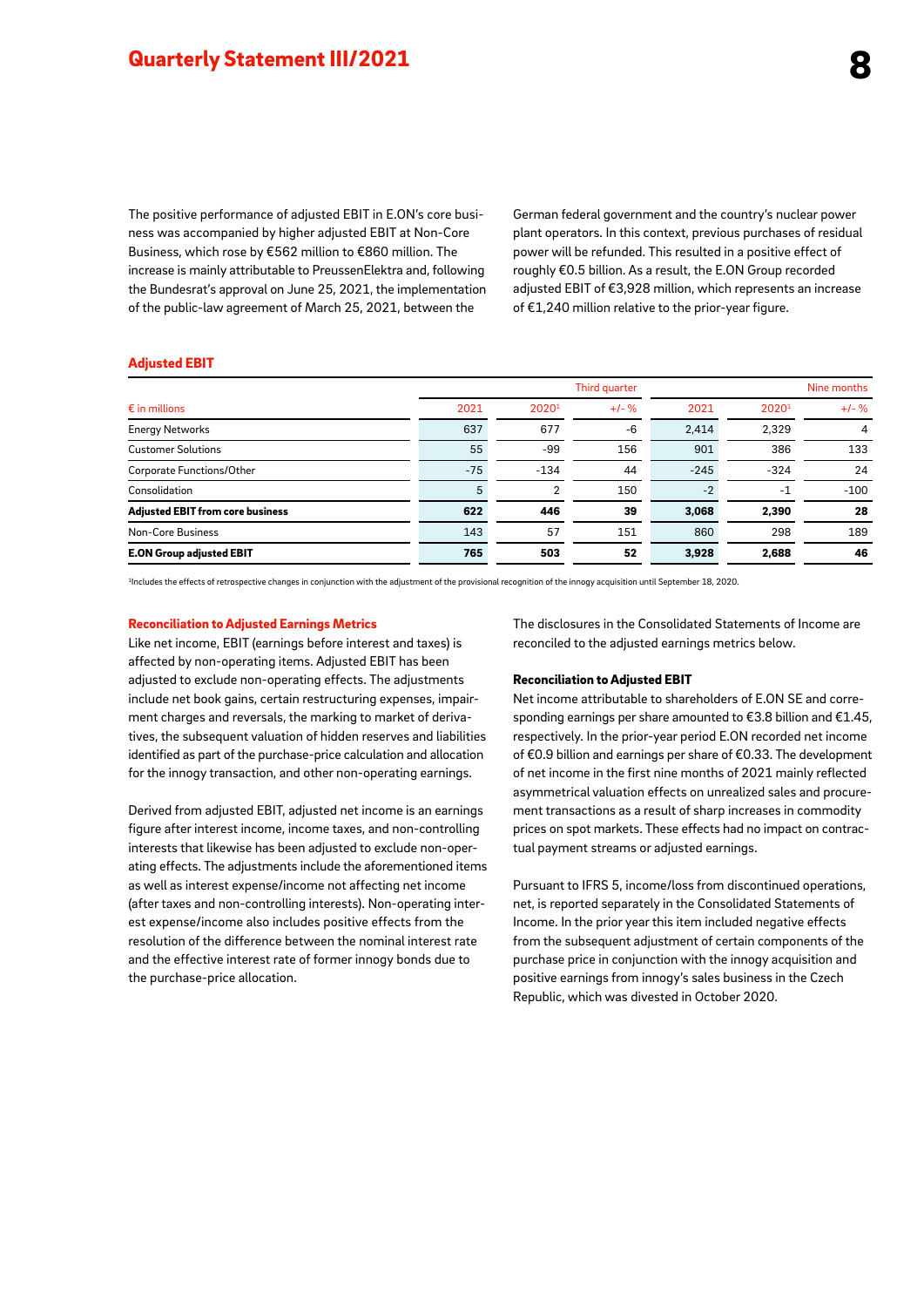#### *Reconciliation to Adjusted EBIT*

|                                                                                                                                                                                                                                                                                               |                                                | Third quarter                                          |                                                             | Nine months                                           |
|-----------------------------------------------------------------------------------------------------------------------------------------------------------------------------------------------------------------------------------------------------------------------------------------------|------------------------------------------------|--------------------------------------------------------|-------------------------------------------------------------|-------------------------------------------------------|
| $\epsilon$ in millions                                                                                                                                                                                                                                                                        | 2021                                           | 20201,2                                                | 2021                                                        | 20201,2                                               |
| Net income/loss<br>Attributable to shareholders of E.ON SE<br>Attributable to non-controlling interests                                                                                                                                                                                       | 1,131<br>1.236<br>$-105$                       | 731<br>700<br>31                                       | 3,903<br>3.784<br>119                                       | 1,058<br>861<br>197                                   |
| Income/Loss from discontinued operations, net                                                                                                                                                                                                                                                 |                                                | $-24$                                                  |                                                             | 39                                                    |
| Income/Loss from continuing operations                                                                                                                                                                                                                                                        | 1,131                                          | 707                                                    | 3.903                                                       | 1,097                                                 |
| Income taxes                                                                                                                                                                                                                                                                                  | 15                                             | 42                                                     | 736                                                         | 691                                                   |
| <b>Financial results</b>                                                                                                                                                                                                                                                                      | 62                                             | 219                                                    | 357                                                         | 496                                                   |
| Income/Loss from continuing operations before financial results and income taxes                                                                                                                                                                                                              | 1,208                                          | 968                                                    | 4,996                                                       | 2,284                                                 |
| Income/Loss from equity investments                                                                                                                                                                                                                                                           | 33                                             | $-16$                                                  | 99                                                          | 39                                                    |
| <b>EBIT</b>                                                                                                                                                                                                                                                                                   | 1,241                                          | 952                                                    | 5.095                                                       | 2,323                                                 |
| Non-operating adjustments<br>Net book gains (-)/losses (+)<br>Restructuring expenses<br>Effects from derivative financial instruments<br>Impairments (+)/Reversals (-)<br>Carryforward of hidden reserves (+) and liabilities (-) from the innogy transaction<br>Other non-operating earnings | $-476$<br>25<br>113<br>$-424$<br>159<br>$-349$ | $-449$<br>$-59$<br>85<br>$-508$<br>68<br>147<br>$-182$ | $-1.167$<br>$-34$<br>289<br>$-1,625$<br>12<br>514<br>$-323$ | 365<br>$-218$<br>390<br>$-157$<br>84<br>477<br>$-211$ |
| <b>Adjusted EBIT</b>                                                                                                                                                                                                                                                                          | 765                                            | 503                                                    | 3,928                                                       | 2,688                                                 |
| Impairments (+)/Reversals (-)                                                                                                                                                                                                                                                                 | 24                                             | 3                                                      | 32                                                          | 6                                                     |
| Scheduled depreciation and amortization                                                                                                                                                                                                                                                       | 720                                            | 781                                                    | 2,317                                                       | 2,272                                                 |
| <b>Adjusted EBITDA</b>                                                                                                                                                                                                                                                                        | 1.509                                          | 1.287                                                  | 6.277                                                       | 4.966                                                 |

*1Includes the effects of retrospective changes in conjunction with the adjustment of the provisional recognition of the innogy acquisition until September 18, 2020.*

*2Prior-year figures were adjusted owing to changes in intraperiod additions to provisions for contingent losses on pending transactions (cost of materials: -€173 million; income taxes: +€21 million).*

*E.ON's tax expense on continuing operations rose from €691 million to €736 million. The tax rate in the reporting period was 16 percent. This was mainly due to the marking-to-market of commodity derivatives, which in some cases led to no tax expense. The reason for the higher tax rate in the prior-year period was a one-off item related to the revaluation of deferred tax assets, which was partially offset by taxes for prior years.*

*Financial results improved relative to the prior-year period. Both interest expenses on debt financing as well as expenses from the accrual of provisions for pensions were lower in the reporting period than in the prior year. This was partially offset by a decline in non-operating interest income, which also included positive effects in the amount of €209 million (prior-year period: €249 million) resulting from the resolution of the difference between the nominal interest rate and the effective interest rate, which was adjusted owing to the purchase-price allocation, of former innogy bonds.*

*Restructuring expenses were lower than in the 2020 reporting period and, as in the prior year, consisted primarily of expenditures in conjunction with the innogy integration and the restructuring of the sales business in the United Kingdom.*

*Effects from derivative financial instruments rose by €1,468 million to €1,625 million. The sharp increase in commodity prices led to a significant increase in in other operating income from derivative financial instruments on unrealized sales and procurement transactions. It also resulted in a significant increase in provisions, which are recorded in cost of materials. These temporary effects are reported on a net basis in non-operating earnings.*

*Net book gains were lower than the prior-year figure. The main factor in the current year was the transfer of the remaining stake in Rampion wind farm to RWE.*

*Items resulting from the subsequent valuation of hidden reserves and liabilities as part of the purchase-price allocation are disclosed separately.*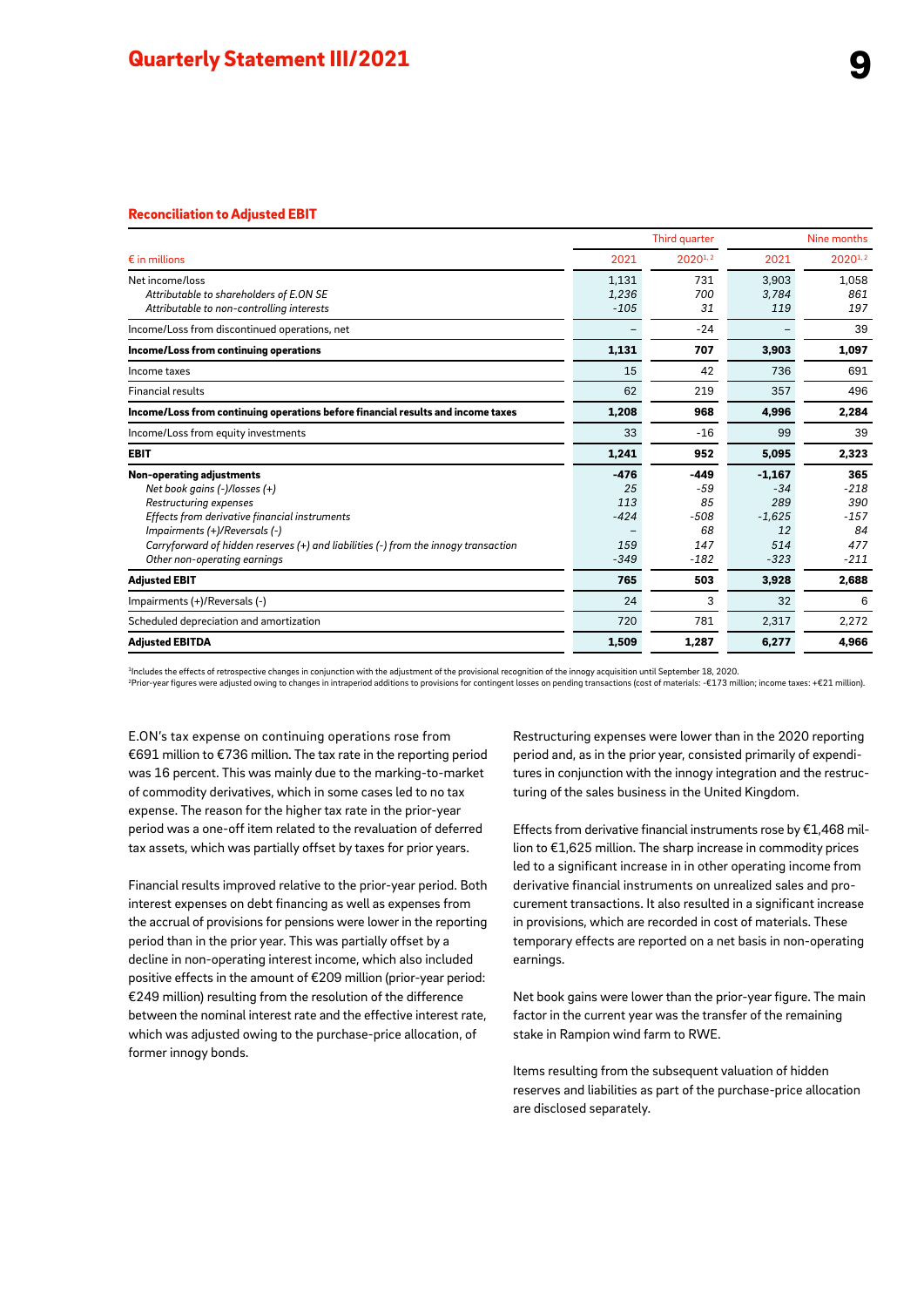*Adjusted net income doubled year on year to €2,189 million. Besides the above-described effects in the reconciliation to adjusted EBIT, this reconciliation includes the following items:* 

*Non-operating interest income/expense declined by €20 million year on year, principally because of a reduction in income from previous years. This was partially offset by valuation effects on securities recorded at fair value on the balance-sheet date. In addition, this item includes positive effects resulting from the resolution of the difference between the nominal interest rate and the effective interest rate, which was adjusted owing to the purchase-price allocation, of former innogy bonds.*

*The tax rate on operating earnings of continuing operations decreased from 25 percent in the prior-year period to 23 percent, in part because of the utilization of tax losses, which lowered the tax rate.*

*Non-controlling interests' share of operating earnings declined from €300 million to €268 million. The decline in minority interests at PreussenElektra is mainly attributable to the implementation of the public-law agreement of March 25, 2021, between the German federal government and nuclear power plant operators. In this context, purchases of residual power output rights were refunded. The inclusion of Slovakia-based VSEH was a countervailing factor.*

#### *Reconciliation to Adjusted Net Income*

|                                                                                  |        | Third quarter | Nine months |         |
|----------------------------------------------------------------------------------|--------|---------------|-------------|---------|
| $\epsilon$ in millions                                                           | 2021   | $2020^{1,2}$  | 2021        | 20201,2 |
| Income/Loss from continuing operations before financial results and income taxes | 1,208  | 968           | 4,996       | 2,284   |
| Income/Loss from equity investments                                              | 33     | $-16$         | 99          | 39      |
| <b>EBIT</b>                                                                      | 1,241  | 952           | 5,095       | 2,323   |
| Non-operating adjustments                                                        | $-476$ | $-449$        | $-1,167$    | 365     |
| <b>Adjusted EBIT</b>                                                             | 765    | 503           | 3,928       | 2,688   |
| Net interest income/loss                                                         | $-95$  | $-203$        | $-456$      | $-535$  |
| Non-operating interest expense (+)/income (-)                                    | $-145$ | $-74$         | $-281$      | $-301$  |
| <b>Operating earnings before taxes</b>                                           | 525    | 226           | 3,191       | 1,852   |
| Taxes on operating earnings                                                      | $-121$ | $-57$         | $-734$      | $-463$  |
| Operating earnings attributable to non-controlling interests                     | 20     | $-30$         | $-268$      | $-300$  |
| <b>Adjusted net income</b>                                                       | 424    | 139           | 2,189       | 1,089   |

*1Includes the effects of retrospective changes in conjunction with the adjustment of the provisional recognition of the innogy acquisition until September 18, 2020.*

*2Prior-year figures were adjusted owing to changes in intraperiod additions to provisions for contingent losses on pending transactions (cost of materials: -€173 million; income taxes: +€21 million).*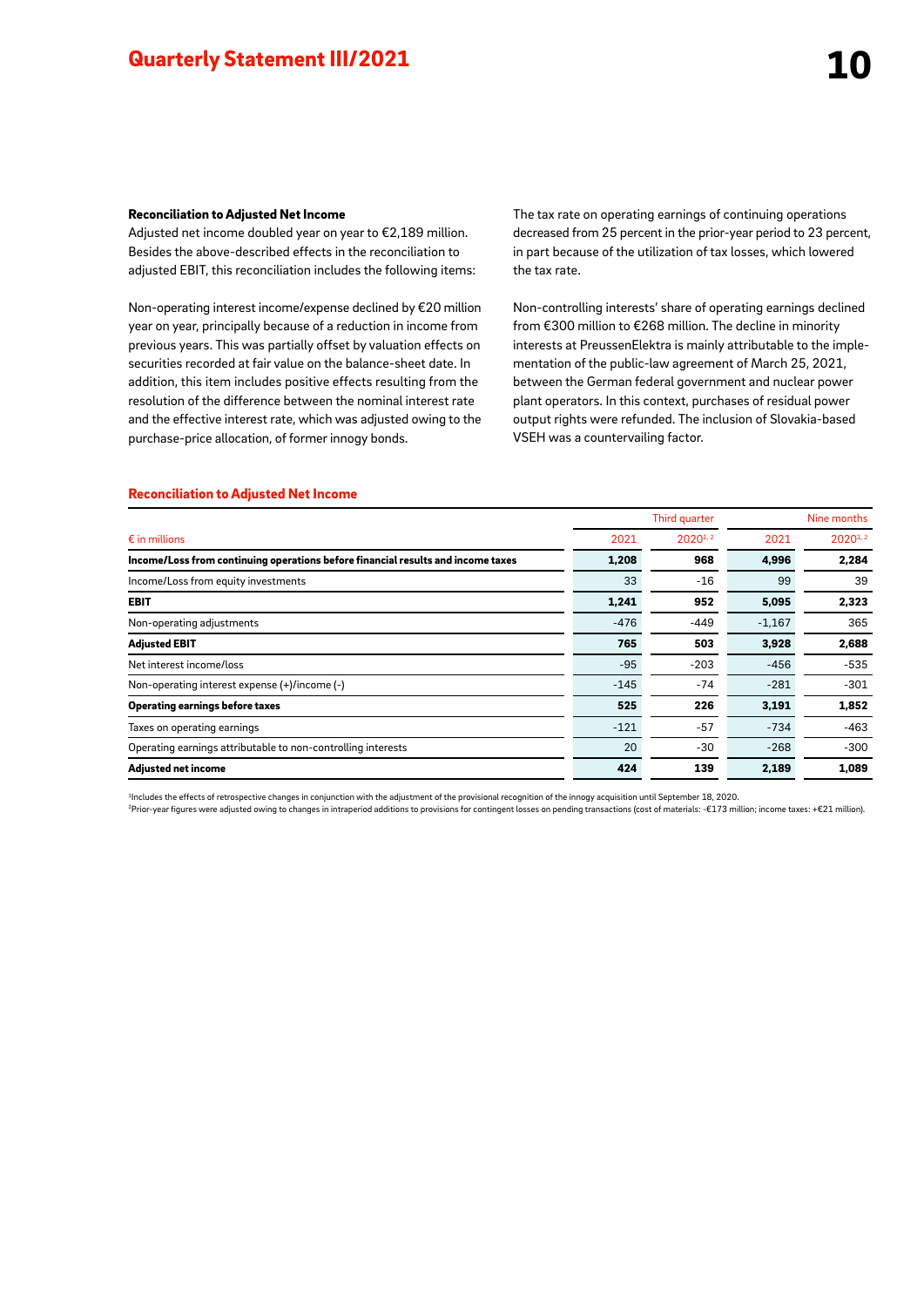# *Financial Situation*

- *Economic net debt improves relative to year-end 2020*
- *Provisions for pensions decline significantly owing to higher actuarial discount rates*
- *Operating cash flow lower year on year due to higher interest and tax payments*
- *Overall, investments at Energy Networks and Customer Solutions at the prior-year level*

#### *Financial Position*

*Economic net debt declined by €3.6 billion relative to year-end 2020 (€40.7 billion) to €37.2 billion. E.ON's net financial position improved by €0.9 billion relative to year-end 2020, from -€24 billion to -€23.1 billion.* 

*E.ON SE's dividend payment and investment expenditures were largely offset by positive operating cash flow and disposals. In addition, collateral payments received owing to the significant increase in commodity prices had a positive impact.*

*Financial liabilities of €31.4 billion include E.ON SE's issuance of two bonds in the current year totaling €1.4 billion as well as the repayment of three bonds (GBP and EUR) totaling €2.4 billion. The increase in financial liabilities is attributable to adverse currency-translation effects on bonds denominated in foreign currencies (effects that were largely offset in E.ON's net financial position by positive effects from foreign-currency hedging) and to collateral payments received in conjunction with power and gas procurement transactions, which, by contrast, led to an increase in liquid funds.* 

## *Actuarial discount rates higher*



|               |         | <b>Germany</b> United Kingdom |
|---------------|---------|-------------------------------|
| Sep. 30, 2021 | $1.2\%$ | <b>2.0%</b>                   |
| Dec. 31, 2020 | $0.8\%$ | 1.4%                          |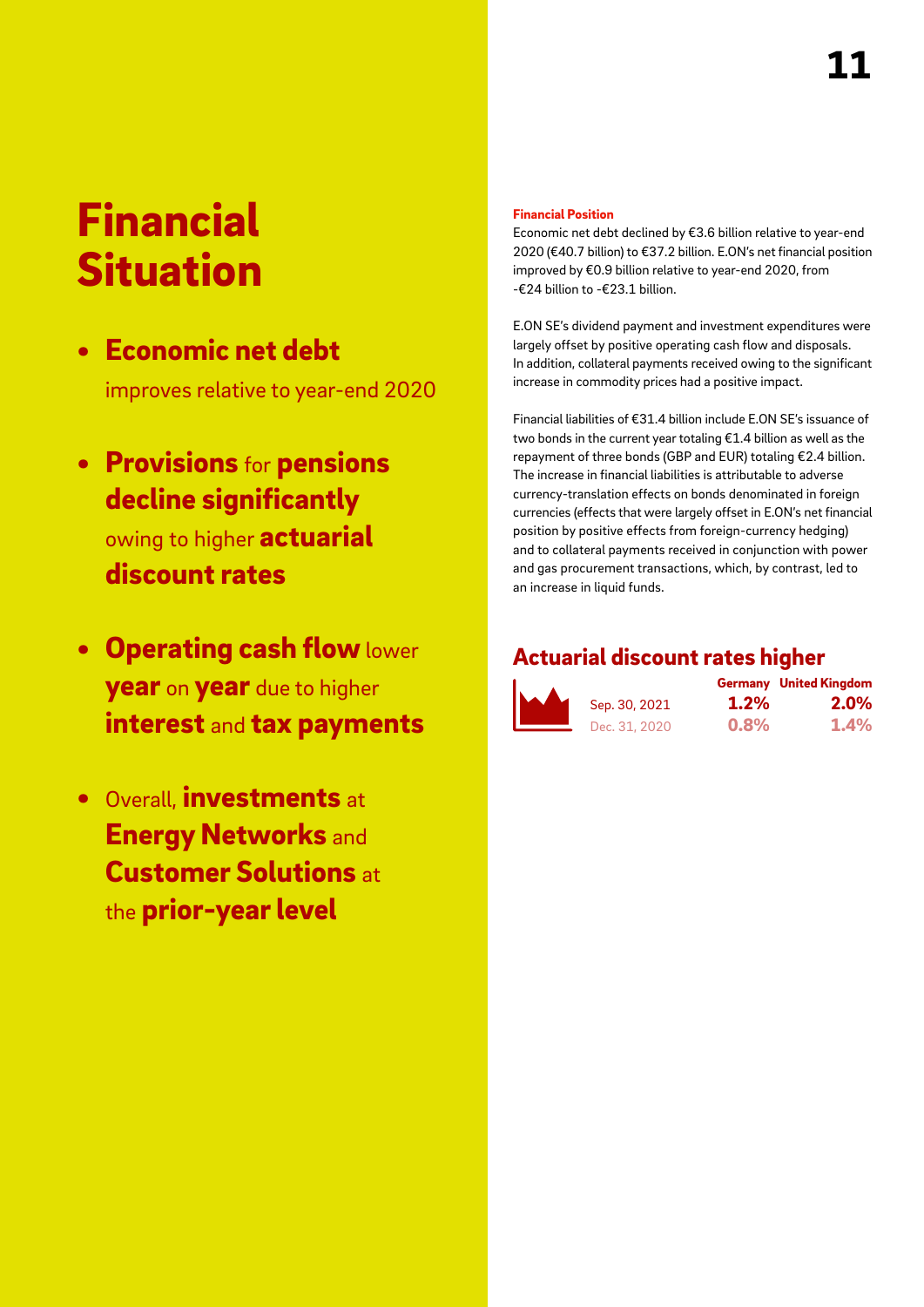| ۰ |
|---|
|---|

| <b>Ratings</b> |            |                |            |
|----------------|------------|----------------|------------|
|                | Long-term  | <b>Outlook</b> | Short-term |
| <b>S&amp;P</b> | <b>BBB</b> | <b>Stable</b>  | $A-2$      |
| <b>Moody's</b> | Baa2       | <b>Stable</b>  | $P-2$      |

*In addition, economic net debt was positively affected by an increase in actuarial discount rates for pensions, which led to a reduction in defined benefit obligations, and by the return on plan assets.*

#### *Investments*

| Nine months                         |       |        |           |
|-------------------------------------|-------|--------|-----------|
| $\epsilon$ in millions              | 2021  | 2020   | $+1 - \%$ |
| <b>Energy Networks</b>              | 2,075 | 2,022  | 3         |
| <b>Customer Solutions</b>           | 471   | 513    | -8        |
| Corporate Functions/Other           | 185   | $-320$ | 158       |
| Consolidation                       | $-2$  |        |           |
| <b>Investments in core business</b> | 2.729 | 2.215  | 23        |
| Non-Core Business                   | 184   | 159    | 16        |
| <b>E.ON Group investments</b>       | 2.913 | 2.374  | 23        |

#### *Economic Net Debt*

| $\epsilon$ in millions                    | Sep. 30,<br>2021 | Dec. 31.<br>2020 |
|-------------------------------------------|------------------|------------------|
| Liquid funds                              | 6.231            | 4.795            |
| Non-current securities                    | 1.785            | 1.887            |
| $Financial$ liabilities <sup>1</sup>      | $-31,365$        | $-30,720$        |
| FX hedging adjustment                     | 266              | 82               |
| <b>Net financial position</b>             | $-23.083$        | $-23.956$        |
| Provisions for pensions                   | $-6.036$         | $-8.088$         |
| Asset-retirement obligations <sup>2</sup> | $-8.050$         | $-8.692$         |
| <b>Economic net debt</b>                  | $-37,169$        | -40.736          |

<sup>1</sup>Bonds issued by innogy are recorded at their nominal value. The figure shown in the *Consolidated Balance Sheets is €2 billion higher (year-end 2020: €2.1 billion higher). 2This figure is not the same as the asset-retirement obligations shown in the Consolidated Balance Sheets (€9,325 million at September 30, 2021; €10,194 million at December 31, 2020). This is because economic net debt is calculated in part based on the actual amount of E.ON's obligations.* 

*E.ON's creditworthiness has been assessed by Standard & Poor's ("S&P") and Moody's with long-term ratings of BBB and Baa2, respectively. The outlook for both ratings is stable. Both S&P and Moody's anticipated that, over the near and medium term, E.ON will be able to maintain a debt ratio commensurate with these ratings. S&P's and Moody's short-term ratings are at A-2 and P-2, respectively.*

#### *Investments*

*In the first nine months of 2021 the E.ON Group's cash-effective investments of €2.9 billion surpassed the prior-year figure of €2.4 billion. As in the prior year, the E.ON Group invested about €2.7 billion in property, plant, and equipment and intangible assets. Share investments totaled about €0.2 billion versus -€0.3 billion in the prior year.*

*Energy Networks' investments of €2.1 billion, which were nearly at the prior-year level, went principally toward new connections and the upgrade of its network infrastructure.*

*Customer Solutions' investments declined by €42 million year on year to €471 million. Investments were below the prior-year level particularly in Sweden due to the completion of the Högbytorp project. In addition, the prior-year figure included expenditures for the acquisition of Coromatic, a leading supplier of critical building infrastructure in Scandinavia.* 

*Investments recorded at Corporate Functions/Other of €185 million (prior-year period: -€320 million) are principally attributable to subsequent purchase-price payments in conjunction with the innogy acquisition.*

*Non-Core Business's investments rose by €25 million year on year to €184 million because PreussenElektra invested more to acquire residual power output rights.*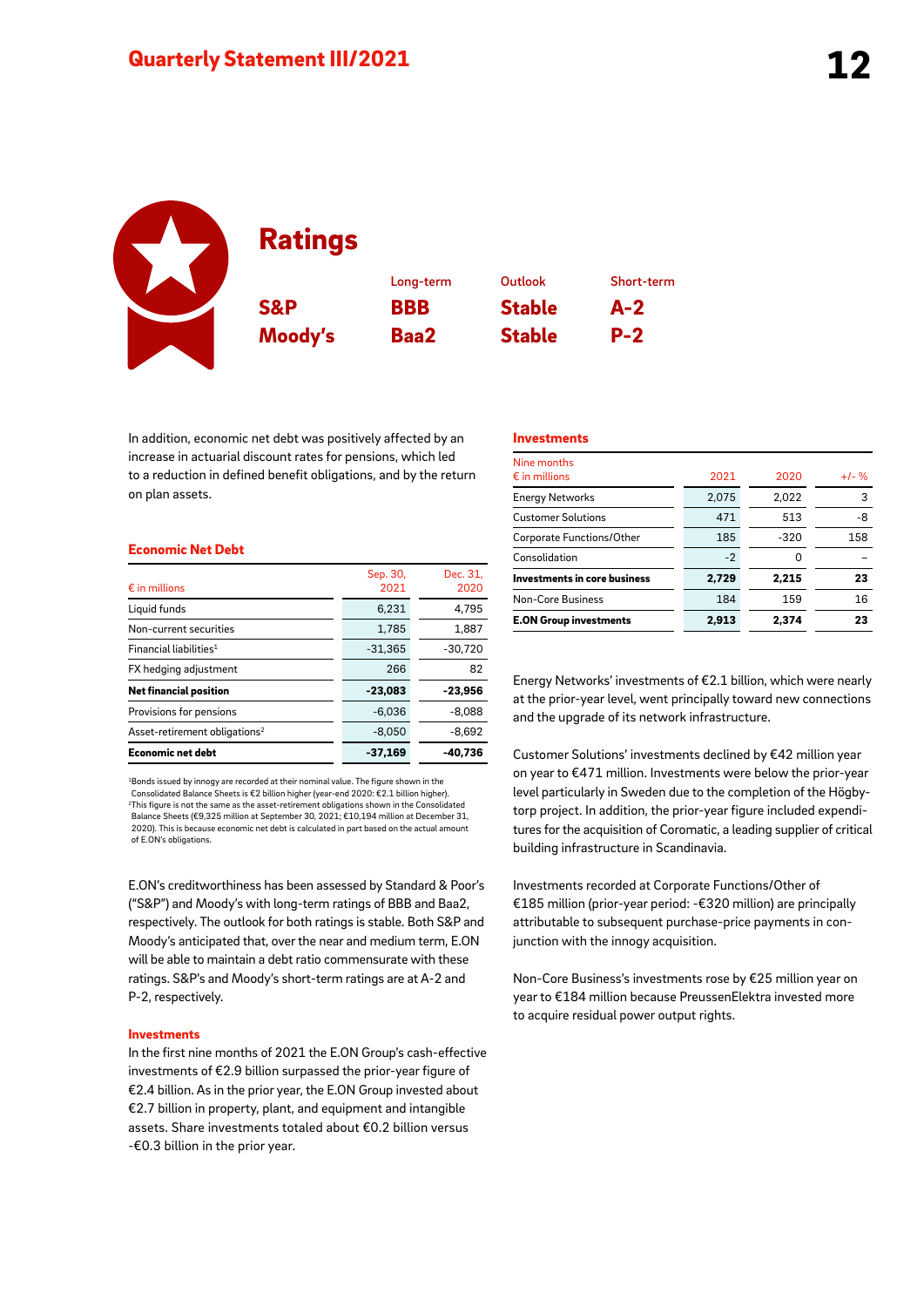#### *Cash Flow*

*Cash provided by operating activities of continuing operations before interest and taxes of €4.8 billion was above the prior-year figure of €4.1 billion. The increase mainly reflects a €1 billion improvement at Customer Solutions, the largest portion of which came from the U.K. and German markets. Energy Networks declined by €0.3 billion, principally because of fluctuations in working capital. Operating cash flow before interest and taxes at Non-Core Business and Corporate Functions/Other was at the prior-year level.*

*Cash provided by operating activities of continuing operations was adversely affected by significantly higher interest and tax payments.*

#### *Cash Flow1*

| Nine months<br>$\epsilon$ in millions                                     | 2021     | 2020   |
|---------------------------------------------------------------------------|----------|--------|
| Cash provided by (used for) operating<br>activities (operating cash flow) | 3.409    | 3.662  |
| Operating cash flow before interest and<br>taxes                          | 4.780    | 4.063  |
| Cash provided by (used for) investing<br>activities                       | $-2,595$ | -960   |
| Cash provided by (used for) financing<br>activities                       | 761      | -2.044 |

*1From continuing operations.*

*Cash provided by investing activities of continuing operations totaled -€2.6 billion versus -€1 billion in the prior-year period. In the first quarter of the prior year E.ON received the payment for the indirect stake in Nord Stream AG that had been transferred to the Contractual Trust Arrangement in 2019. In addition, prior-year cash flow benefited from a subsequent purchase-price payment by RWE for the innogy acquisition and from the sale of the heating electricity business. Cash provided by investing activities in the current year benefitted to a comparatively limited degree from the sale of two network companies in Hungary.*

*Cash provided by financing activities of continuing operations of €0.8 billion was €2.8 billion above the prior-year figure of -€2 billion. Compensation payments made to innogy's remaining minority shareholders in the prior-year period did not recur. In addition, net cash inflow from changes in financial liabilities was higher year on year.* 

#### *Risks and Chances Report*

*The Combined Group Management Report contained in the 2020 Annual Report describes in detail E.ON's management system for assessing risks and chances and the measures it takes to limit risks.* 

#### *Risks and Chances*

*In the normal course of business, E.ON faces to a number of risks and chances that are inseparably linked to the operation of its businesses. They are described in detail in the 2020 Combined Group Management Report. The E.ON Group's risk and chance position described there remained essentially unchanged at the end of the third quarter of 2021. The sharp increase in commodity prices has, in some cases, significant implications for the assessment of individual risks and, on the positive side, individual chances. This has led to higher credits risks on the supplier side, which, however, are counterbalanced by major suppliers' good credit ratings and system relevance. However, because of the continued low likelihood that the associated events—such as credit risks—will occur, there are no significant implications for the risk and chances profile of the Group as a whole. There are notable changes in legal and regulatory risks and opportunities relative to year-end 2020. They relate in part to the legal implementation of the formal agreement between the responsible federal ministries and the operators of nuclear power plants on compensation for investments in lifetime extension and the pricing of residual electricity output rights and the factoring of these matters into E.ON's current planning. They also result from the Swedish parliament's decision regarding the possibility of transferring revenues from previous regulatory periods to future regulatory periods.*

#### *Assessment of the Risk Situation*

*From today's perspective, E.ON does not perceive any risks that could threaten the existence of E.ON SE, the E.ON Group, or individual segments.*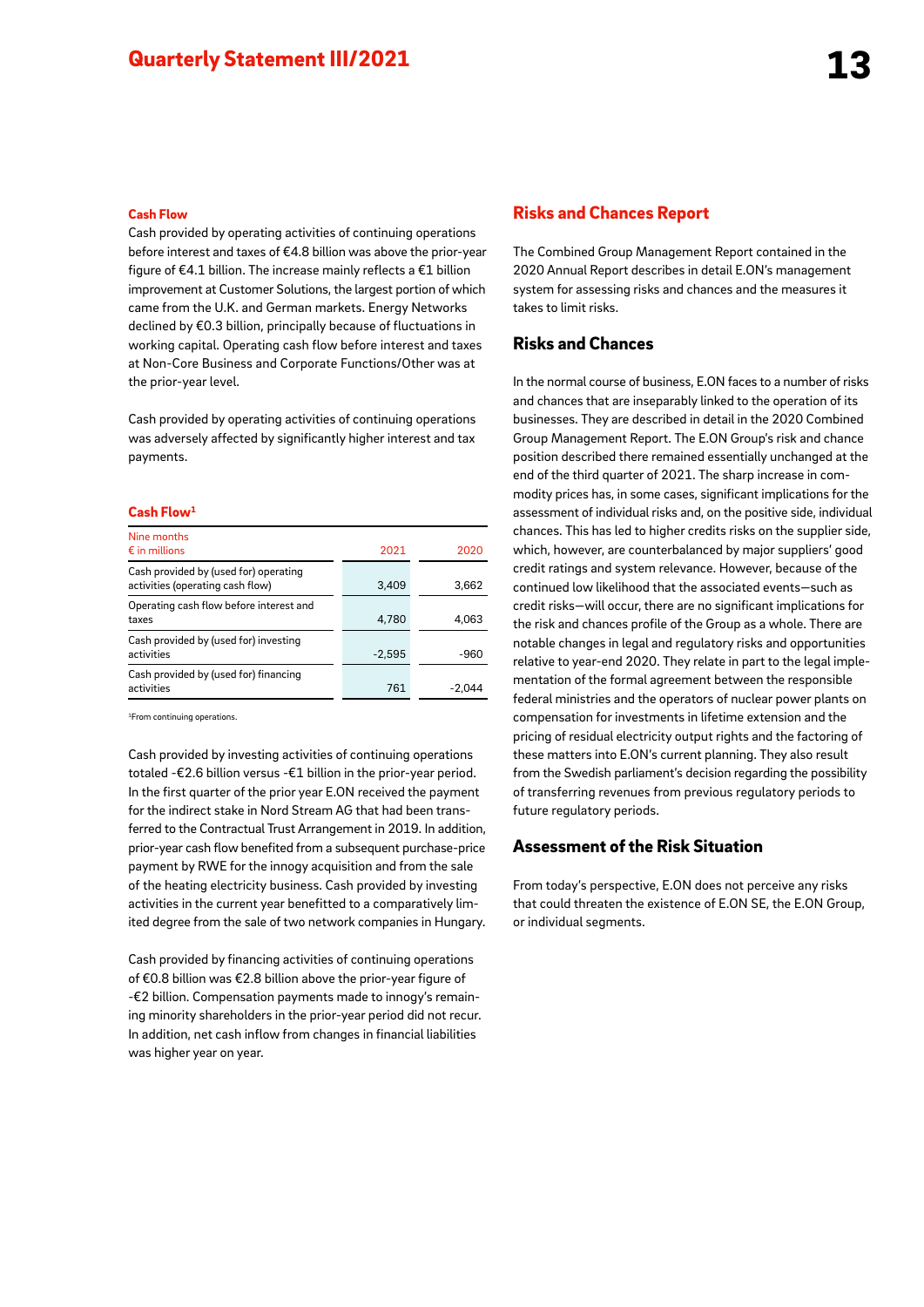# *Forecast Report*

*• Forecast for current-year adjusted EBIT for the E.ON Group and Non-Core Business was increased by around €600 million in August due to the agreement between the German federal government and the operators of nuclear power plants on residual power output rights* 

# *• 2021 forecast affirmed*

|                                              | 2020 | <b>Forecast</b><br><b>May 2021</b> | <b>Adjusted</b><br>forecast<br><b>August 2021</b> |
|----------------------------------------------|------|------------------------------------|---------------------------------------------------|
| Adjusted EBITDA (€ in billions)              | 6.9  | 7.2 to 7.4                         | 7.6 to 7.8                                        |
| Adjusted EBIT (€ in billions)                | 3.8  | 3.8 to 4.0                         | 4.4 to 4.6                                        |
| Adjusted net income (€ in billions)          | 1.6  | 1.7 to $1.9$                       | 2.2 to 2.4                                        |
| Adjusted net income per share $(\epsilon)^1$ | 0.63 | 0.65 to 0.73                       | 0.84 to 0.92                                      |
| Cash-conversion rate (%) <sup>2</sup>        | 91   | 100 <sup>3</sup>                   | 1003                                              |
| Cash-effective investments (€ in billions)   | 4.2  | 4.9                                | $-4.9$                                            |
| Dividend per share $(\epsilon)$              | 0.47 | up to 5% growth up to 5% growth    |                                                   |

*2 Excludes expenditures for decommissioning nuclear power stations.*

*3 Average for the 2021 to 2023 financial years.*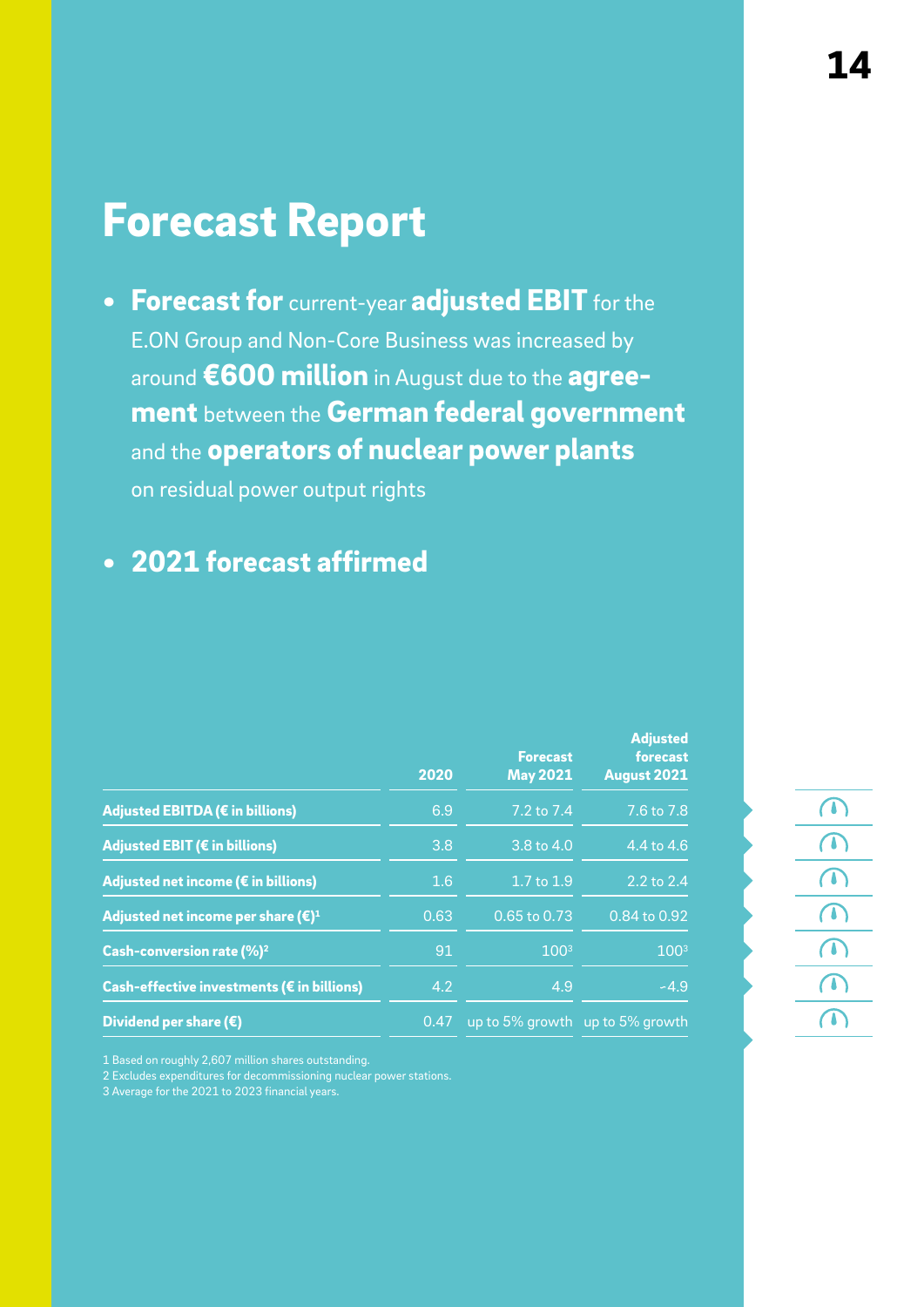#### *Selected Financial Information*

#### *E.ON SE and Subsidiaries Consolidated Statements of Income*

|                                                                                                                                                               |                              | Third quarter<br>Nine months  |                                 |                                 |  |  |  |
|---------------------------------------------------------------------------------------------------------------------------------------------------------------|------------------------------|-------------------------------|---------------------------------|---------------------------------|--|--|--|
| $\epsilon$ in millions                                                                                                                                        | 2021                         | 20201                         | 2021                            | 20201                           |  |  |  |
| Sales including electricity and energy taxes                                                                                                                  | 15,379                       | 13,132                        | 50,016                          | 45,102                          |  |  |  |
| Electricity and energy taxes                                                                                                                                  | $-332$                       | $-321$                        | $-1,929$                        | $-1,788$                        |  |  |  |
| <b>Sales</b>                                                                                                                                                  | 15,047                       | 12,811                        | 48,087                          | 43,314                          |  |  |  |
| Changes in inventories (finished goods and work in progress)                                                                                                  | 48                           | 100                           | 135                             | 238                             |  |  |  |
| Own work capitalized                                                                                                                                          | 142                          | 183                           | 434                             | 413                             |  |  |  |
| Other operating incomes                                                                                                                                       | 21.688                       | 1.124                         | 31,278                          | 6.125                           |  |  |  |
| Cost of materials <sup>2</sup>                                                                                                                                | $-21,750$                    | $-9,901$                      | $-49,144$                       | $-33,284$                       |  |  |  |
| Personnel costs                                                                                                                                               | $-1,392$                     | $-1,414$                      | $-4,258$                        | $-4,255$                        |  |  |  |
| Depreciation, amortization and impairment charges                                                                                                             | $-878$                       | $-916$                        | $-2,805$                        | $-2,722$                        |  |  |  |
| Other operating expenses<br><b>Thereof: Impairments of Financial Assets</b>                                                                                   | $-11,855$<br>$-57$           | $-1,140$<br>$-62$             | $-19,122$<br>$-244$             | $-7.885$<br>$-179$              |  |  |  |
| Income from companies accounted for under the equity method                                                                                                   | 158                          | 121                           | 391                             | 340                             |  |  |  |
| Income from continuing operations before financial results and income taxes                                                                                   | 1,208                        | 968                           | 4.996                           | 2.284                           |  |  |  |
| <b>Financial results</b><br>Income/Loss from equity investments<br>Income from other securities, interest and similar income<br>Interest and similar expenses | $-62$<br>33<br>207<br>$-302$ | $-219$<br>$-16$<br>92<br>-295 | $-357$<br>99<br>561<br>$-1.017$ | $-496$<br>39<br>514<br>$-1.049$ |  |  |  |
| Income taxes <sup>2</sup>                                                                                                                                     | $-15$                        | $-42$                         | $-736$                          | $-691$                          |  |  |  |
| Income from continuing operations                                                                                                                             | 1,131                        | 707                           | 3,903                           | 1,097                           |  |  |  |
| Income/Loss from discontinued operations, net                                                                                                                 |                              | 24                            |                                 | $-39$                           |  |  |  |
| <b>Net income</b><br>Attributable to shareholders of E.ON SE<br>Attributable to non-controlling interests                                                     | 1,131<br>1,236<br>$-105$     | 731<br>700<br>31              | 3,903<br>3,784<br>119           | 1,058<br>861<br>197             |  |  |  |
| in $\epsilon$                                                                                                                                                 |                              |                               |                                 |                                 |  |  |  |
| Earnings per share (attributable to shareholders of E.ON SE)-basic and diluted <sup>3</sup>                                                                   |                              |                               |                                 |                                 |  |  |  |
| from continuing operations                                                                                                                                    | 0.47                         | 0.26                          | 1.45                            | 0.35                            |  |  |  |
| from discontinued operations                                                                                                                                  | 0.00                         | 0.01                          |                                 | $-0.02$                         |  |  |  |
| from net income                                                                                                                                               | 0.47                         | 0.27                          | 1.45                            | 0.33                            |  |  |  |
| Weighted-average number of shares outstanding (in millions)                                                                                                   | 2.607                        | 2.607                         | 2.607                           | 2.607                           |  |  |  |

<sup>1</sup>Including the effects of retrospective changes in connection with the adjustment of the provisional recognition of the innogy acquisition until September 18, 2020.<br><sup>2</sup>Prior-year figures were adjusted retrospectively ow

*income taxes: +€21 million). 3Based on weighted-average number of shares outstanding.*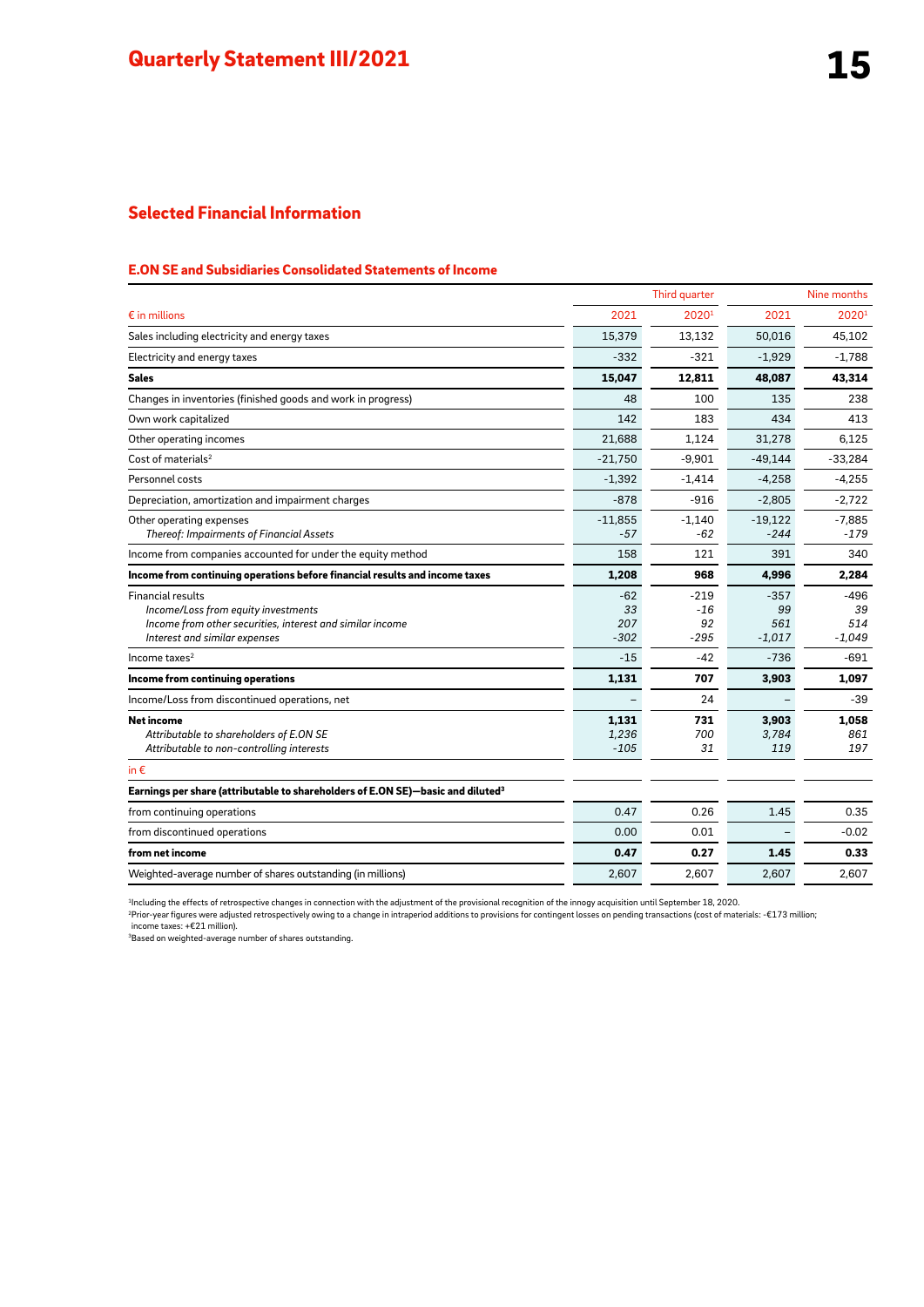#### *E.ON SE and Subsidiaries Consolidated Statements of Recognized Income and Expenses*

|                                                                                                                                                                                                                      |                                  | Third quarter                             |                                | Nine months                                      |  |
|----------------------------------------------------------------------------------------------------------------------------------------------------------------------------------------------------------------------|----------------------------------|-------------------------------------------|--------------------------------|--------------------------------------------------|--|
| $\epsilon$ in millions                                                                                                                                                                                               | 2021                             | 20201                                     | 2021                           | 20201                                            |  |
| <b>Net income</b>                                                                                                                                                                                                    | 1,131                            | 731                                       | 3,903                          | 1,058                                            |  |
| Remeasurements of defined benefit plans                                                                                                                                                                              | 325                              | $-635$                                    | 2,305                          | $-1,329$                                         |  |
| Remeasurements of defined benefit plans of companies accounted for under the equity<br>method                                                                                                                        | 5                                |                                           | $\overline{2}$                 | 2                                                |  |
| Income taxes                                                                                                                                                                                                         | $-5$                             | 86                                        | $-97$                          | 247                                              |  |
| Items that will not be reclassified subsequently to the income statement                                                                                                                                             | 325                              | $-549$                                    | 2,210                          | $-1,080$                                         |  |
| Cash flow hedges<br>Unrealized changes-hedging reserve<br>Unrealized changes-reserve for hedging costs<br>Reclassification adjustments recognized in income                                                          | 36<br>52<br>$-9$<br>$-7$         | $-52$<br>$-132$<br>17<br>63               | 527<br>468<br>16<br>43         | $-271$<br>$-336$<br>$-27$<br>92                  |  |
| Fair value measurement of financial instruments<br><b>Unrealized changes</b><br>Reclassification adjustments recognized in income                                                                                    | $-8$<br>$-7$<br>$-1$             | 19<br>19                                  | $-37$<br>$-36$<br>$-1$         | 32<br>33<br>$-1$                                 |  |
| Currency-translation adjustments<br>Unrealized changes-hedging reserve/other<br>Unrealized changes-reserve for hedging costs<br>Reclassification adjustments recognized in income                                    | $-57$<br>$-72$<br>1<br>14        | $-308$<br>$-241$<br>2<br>$-69$            | 53<br>37<br>16                 | $-538$<br>$-464$<br>$-5$<br>$-69$                |  |
| Companies accounted for under the equity method<br>Unrealized changes<br>Reclassification adjustments recognized in income                                                                                           | 5<br>5                           | $-156$<br>$-156$                          | $-45$<br>$-28$<br>$-17$        | $-349$<br>$-349$                                 |  |
| Income taxes                                                                                                                                                                                                         | $-8$                             | 12                                        | 16                             | $-10$                                            |  |
| Items that might be reclassified subsequently to the income statement                                                                                                                                                | $-32$                            | $-485$                                    | 514                            | $-1.136$                                         |  |
| Total income and expenses recognized directly in equity (other comprehensive income)                                                                                                                                 | 293                              | $-1,034$                                  | 2.724                          | $-2.216$                                         |  |
| Total recognized income and expenses (total comprehensive income)<br>Attributable to shareholders of E.ON SE<br>Continuing operations<br><b>Discontinued operations</b><br>Attributable to non-controlling interests | 1,424<br>1,498<br>1,498<br>$-74$ | $-303$<br>$-292$<br>$-305$<br>13<br>$-11$ | 6,627<br>6,351<br>6,351<br>276 | $-1,158$<br>$-1,257$<br>$-1,051$<br>$-206$<br>99 |  |

*1Including the effects of retrospective changes in connection with the adjustment of the provisional recognition of the innogy acquisition until September 18, 2020.*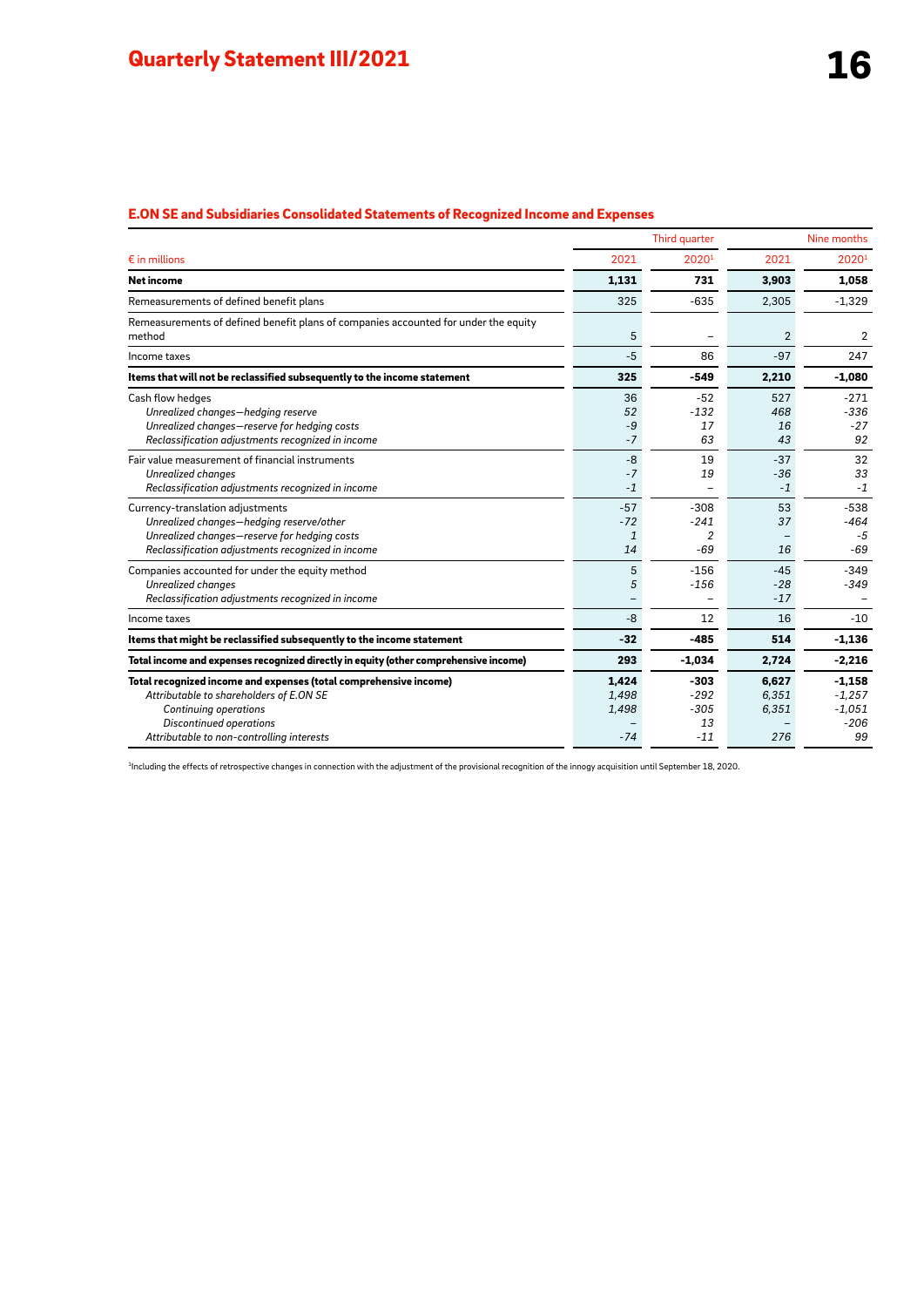### *´ E.ON SE and Subsidiaries Balance Sheets—Assets*

| $\epsilon$ in millions                                                                                                  | Sep. 30,<br>2021               | Dec. 31,<br>20201                |
|-------------------------------------------------------------------------------------------------------------------------|--------------------------------|----------------------------------|
| Goodwill <sup>2</sup>                                                                                                   | 17,875                         | 17,827                           |
| Intangible assets                                                                                                       | 3,568                          | 3,855                            |
| Right-of-use assets                                                                                                     | 2,495                          | 2,543                            |
| Property, plant and equipment                                                                                           | 36,967                         | 36,923                           |
| Companies accounted for under the equity method                                                                         | 4,231                          | 4,383                            |
| Other financial assets<br><b>Equity investments</b><br>Non-current securities                                           | 3,744<br>1,959<br>1,785        | 3.770<br>1,883<br>1,887          |
| Financial receivables and other financial assets                                                                        | 688                            | 622                              |
| Operating receivables and other operating assets                                                                        | 13,937                         | 3,244                            |
| Deferred tax assets                                                                                                     | 1,797                          | 2,283                            |
| Income tax assets                                                                                                       | 3                              | 34                               |
| Non-current assets                                                                                                      | 85,305                         | 75,484                           |
| Inventories                                                                                                             | 1,291                          | 1,131                            |
| Financial receivables and other financial assets                                                                        | 1,226                          | 445                              |
| Trade receivables and other operating assets                                                                            | 21,362                         | 11,525                           |
| Income tax assets                                                                                                       | 1,120                          | 1,003                            |
| Liquid funds<br>Securities and fixed-term deposits<br>Restricted cash and cash equivalents<br>Cash and cash equivalents | 6,231<br>1,205<br>762<br>4,264 | 4,795<br>1,111<br>1,016<br>2,668 |
| Assets held for sale                                                                                                    | 323                            | 1,002                            |
| <b>Current assets</b>                                                                                                   | 31,553                         | 19,901                           |
| <b>Total assets</b>                                                                                                     | 116,858                        | 95,385                           |

<sup>1</sup>Certain adjustments to the preliminary accounting for the innogy acquisition, which was provisional until September 18, 2020, must be presented retrospectively to the acquisition date.<br><sup>2</sup>Includes the preliminary differ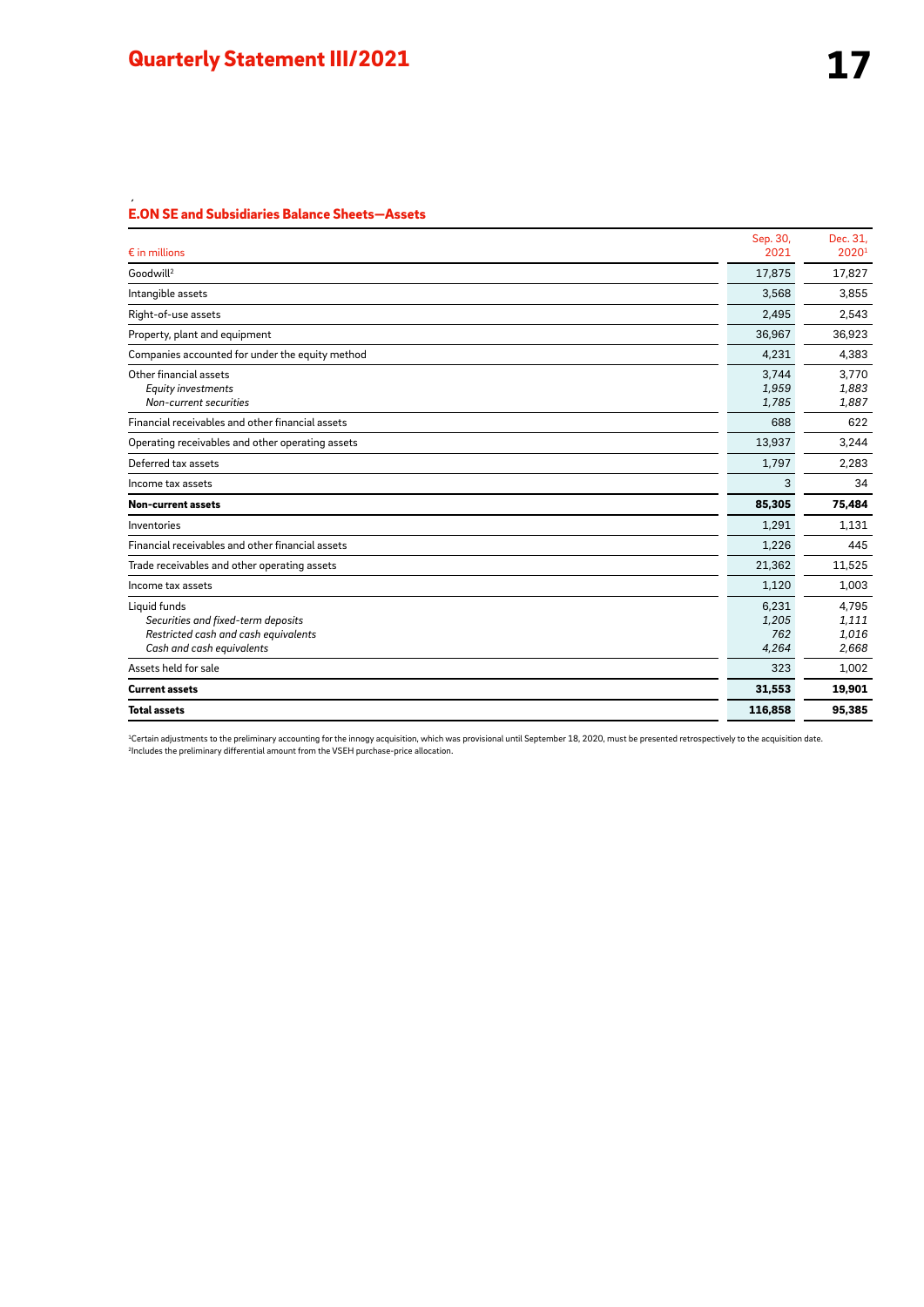#### *E.ON SE and Subsidiaries Balance Sheets—Equity and Liabilities*

| $\epsilon$ in millions                              | Sep. 30,<br>2021 | Dec. 31.<br>20201 |
|-----------------------------------------------------|------------------|-------------------|
| Capital stock                                       | 2,641            | 2.641             |
| Additional paid-in capital                          | 13,377           | 13,368            |
| Retained earnings                                   | 38               | $-5,257$          |
| Accumulated Other Comprehensive Income              | $-4,171$         | $-4,701$          |
| Treasury shares                                     | $-1,126$         | $-1,126$          |
| Equity attributable to shareholders of E.ON SE      | 10,759           | 4,925             |
| Non-controlling interests (before reclassification) | 5,785            | 5,696             |
| Reclassification related to IAS 32                  | $-762$           | $-1,566$          |
| <b>Non-controlling interests</b>                    | 5,023            | 4,130             |
| <b>Equity</b>                                       | 15,782           | 9.055             |
| <b>Financial liabilities</b>                        | 30,370           | 29,423            |
| <b>Operating liabilities</b>                        | 12,954           | 7,599             |
| Income tax liabilities                              | 260              | 362               |
| Provisions for pensions and similar obligations     | 6,036            | 8,088             |
| Miscellaneous provisions                            | 14,341           | 13,296            |
| Deferred tax liabilities                            | 2,942            | 2,993             |
| <b>Non-current liabilities</b>                      | 66,903           | 61.761            |
| <b>Financial liabilities</b>                        | 2,954            | 3.418             |
| Trade payables and other operating liabilities      | 18,942           | 16,215            |
| Income tax liabilities                              | 771              | 847               |
| Miscellaneous provisions                            | 11,506           | 3,904             |
| Liabilities associated with assets held for sale    |                  | 185               |
| <b>Current liabilities</b>                          | 34,173           | 24,569            |
| <b>Total equity and liabilities</b>                 | 116,858          | 95,385            |

<sup>1</sup>Certain adjustments to the preliminary accounting for the innogy acquisition, which was provisional until September 18, 2020, must be presented retrospectively to the acquisition date.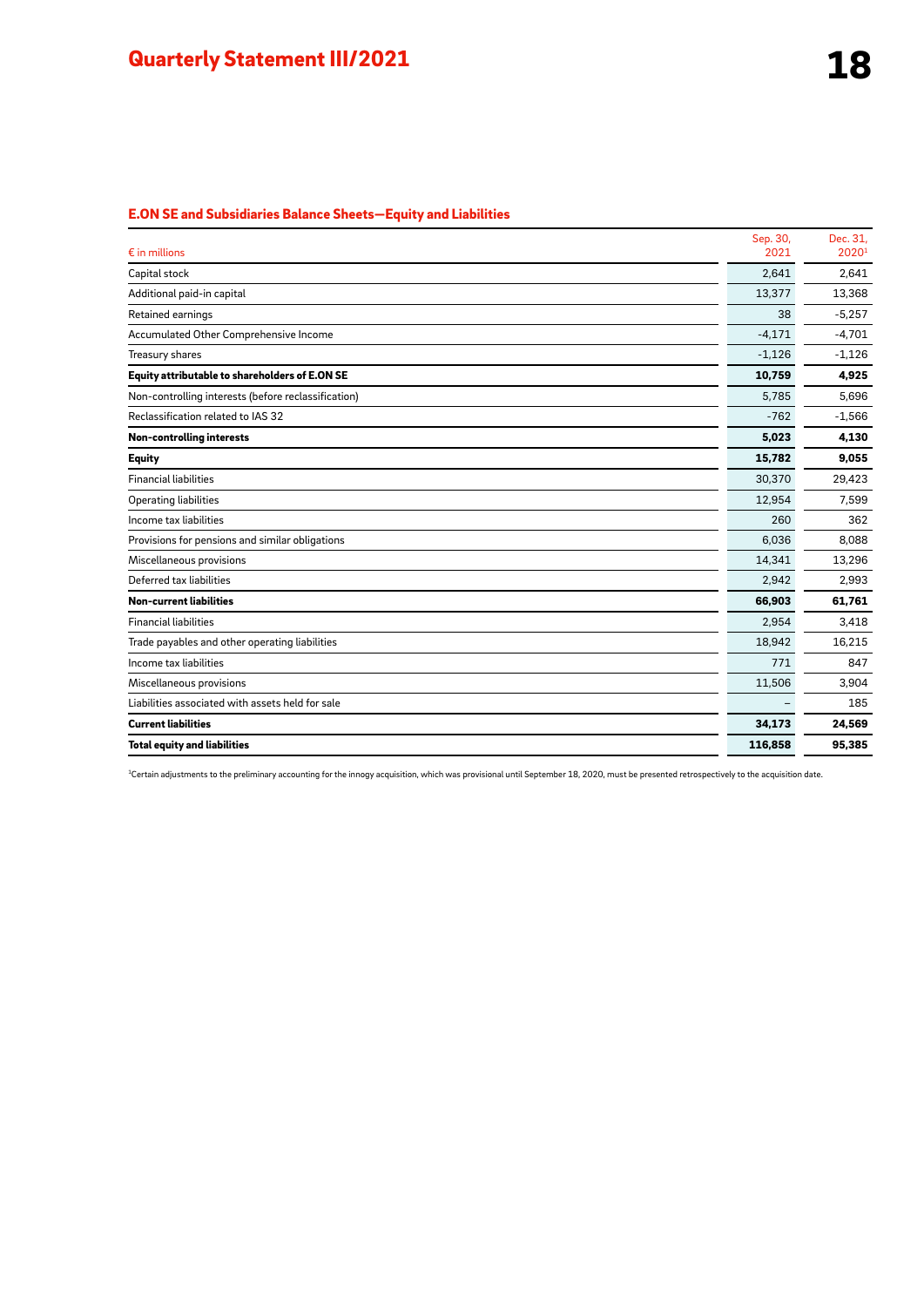#### *E.ON SE and Subsidiaries Consolidated Statements of Cash Flows*

| Nine months<br>$\epsilon$ in millions                                                                                       | 2021                         | 2020                        |
|-----------------------------------------------------------------------------------------------------------------------------|------------------------------|-----------------------------|
| Net income <sup>1</sup>                                                                                                     | 3,903                        | 1,058                       |
| Income/Loss from discontinued operations, net                                                                               |                              | 39                          |
| Depreciation, amortization and impairment of intangible assets and of property, plant and equipment                         | 2,805                        | 2,722                       |
| Changes in provisions <sup>1</sup>                                                                                          | 10,504                       | $-540$                      |
| Changes in deferred taxes <sup>1</sup>                                                                                      | 357                          | 602                         |
| Other non-cash income and expenses                                                                                          | $-1,951$                     | $-381$                      |
| Gain/Loss on disposal of intangible assets and property, plant and equipment, equity investments and securities (>3 months) | $-124$                       | $-216$                      |
| Changes in operating assets and liabilities and in income taxes                                                             | $-12,085$                    | 378                         |
| Cash provided by (used for) operating activities of continuing operations                                                   | 3,409                        | 3,662                       |
| Cash provided by (used for) operating activities of discontinued operations                                                 |                              | 26                          |
| Cash provided by (used for) operating activities (operating cash flow)                                                      | 3,409                        | 3,688                       |
| Proceeds from disposal of<br>Intangible assets and property, plant and equipment<br><b>Equity investments</b>               | 790<br>157<br>633            | 1,510<br>163<br>1,347       |
| Purchases of investments in<br>Intangible assets and property, plant and equipment<br><b>Equity investments</b>             | $-2.913$<br>$-2,704$<br>-209 | $-2,374$<br>$-2,678$<br>304 |
| Changes in securities, financial receivables and fixed-term deposits                                                        | $-730$                       | 300                         |
| Changes in restricted cash and cash equivalents                                                                             | 258                          | $-396$                      |
| Cash provided by (used for) investing activities of continuing operations                                                   | $-2,595$                     | -960                        |
| Cash provided by (used for) investing activities of discontinued operations                                                 |                              | 13                          |
| Cash provided by (used for) investing activities                                                                            | $-2.595$                     | -947                        |
| Payments received/made from changes in capital                                                                              | 42                           | $-2,360$                    |
| Cash dividends paid to shareholders of E.ON SE                                                                              | $-1.225$                     | $-1,199$                    |
| Cash dividends paid to non-controlling interests                                                                            | $-316$                       | $-310$                      |
| Changes in financial liabilities                                                                                            | 2.260                        | 1.825                       |
| Cash provided by (used for) financing activities of continuing operations                                                   | 761                          | -2,044                      |
| Cash provided by (used for) financing activities of discontinued operations                                                 |                              |                             |
| Cash provided by (used for) financing activities                                                                            | 761                          | -2,044                      |
| Net increase/decrease in cash and cash equivalents                                                                          | 1,575                        | 697                         |
| Effect of foreign exchange rates on cash and cash equivalents                                                               | 21                           | 5                           |
| Cash and cash equivalents at the beginning of the year <sup>2</sup>                                                         | 2,668                        | 1,902                       |
| Cash and cash equivalents of discontinued operations at the beginning of the period                                         |                              | 14                          |
| Cash and cash equivalents at the end of the period                                                                          | 4,264                        | 2,618                       |
| Less: Cash and cash equivalents of discontinued operations at the end of the period                                         |                              | $-72$                       |
| Cash and cash equivalents of continuing operations at the end of the period                                                 | 4,264                        | 2,546                       |

<sup>1</sup>Prior-year figures were adjusted retrospectively owing to a change in intraperiod additions to provisions for contingent losses on pending transactions (cost of materials: -€173 million; income<br>\*Cash and cash equivale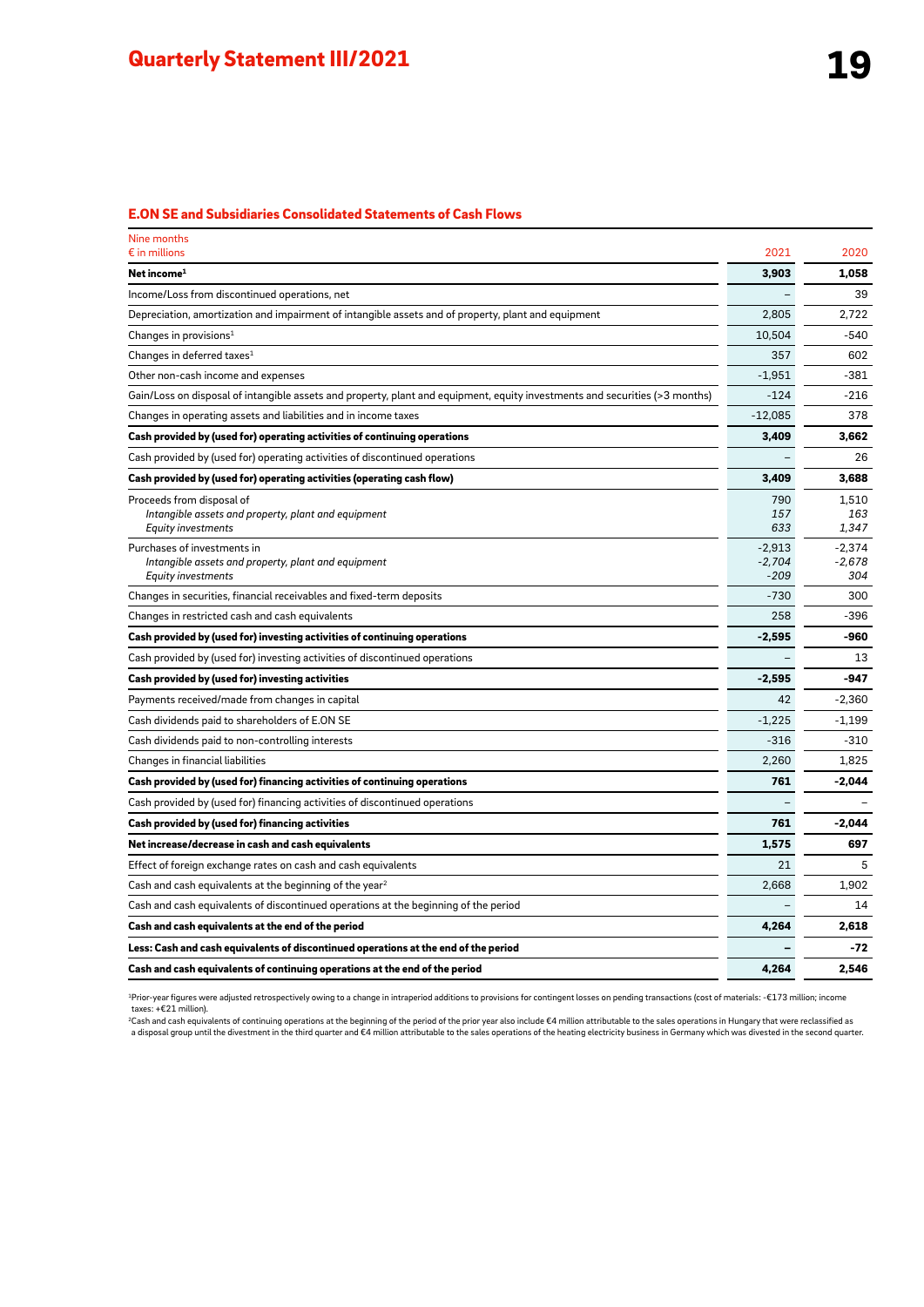#### *Financial Information by Business Segment 1*

|                                                             |              |              | <b>Customer Solutions</b><br><b>Energy Networks</b> |                                 |            |                   |          |          |                |                       |         |                                |          |         |
|-------------------------------------------------------------|--------------|--------------|-----------------------------------------------------|---------------------------------|------------|-------------------|----------|----------|----------------|-----------------------|---------|--------------------------------|----------|---------|
| Nine months                                                 |              | Germany      |                                                     | Sweden                          |            | <b>ECE/Turkey</b> |          | Germany  |                | <b>United Kingdom</b> |         | Netherlands/<br><b>Belgium</b> |          | Other   |
| $\epsilon$ in millions                                      | 2021         | 2020         | 2021                                                | 2020                            | 2021       | 2020              | 2021     | 2020     | 2021           | 2020                  | 2021    | 2020                           | 2021     | 2020    |
| External sales                                              | 7,665        | 7,395        | 698                                                 | 645                             | 1,012      | 874               | 14,408   | 14,975   | 11,476         | 10.073                | 1,968   | 1,942                          | 7,092    | 6,161   |
| Intersegment sales                                          | 2,920        | 3.066        | 3                                                   | 4                               | 970        | 905               | 2,578    | 906      | $\overline{2}$ | 3                     | 390     | 77                             | 349      | 305     |
| <b>Sales</b>                                                | 10,585       | 10,461       | 701                                                 | 649                             | 1,982      | 1.779             | 16,986   | 15,881   | 11,478         | 10.076                | 2,358   | 2,019                          | 7,441    | 6,466   |
| <b>Depreciation and</b><br>amortization <sup>2</sup>        | $-1,071$     | $-1,044$     | $-126$                                              | $-117$                          | $-259$     | $-246$            | $-98$    | -96      | $-87$          | -99                   | $-47$   | -56                            | $-189$   | $-150$  |
| <b>Adjusted EBIT</b><br>Equity-method earnings <sup>3</sup> | 1.608<br>231 | 1.556<br>177 | 270                                                 | 275<br>$\overline{\phantom{0}}$ | 536<br>108 | 498<br>124        | 410<br>3 | 296<br>3 | 209            | $-2$<br>$-$           | 55<br>5 | 45<br>3                        | 227<br>6 | 47<br>4 |
| <b>Operating cash flow before</b><br>interest and taxes     | 2,670        | 3,082        | 387                                                 | 394                             | 815        | 725               | 668      | 373      | 135            | $-253$                | 100     | 41                             | 492      | 201     |
| <b>Investments</b>                                          | 1,330        | 1,352        | 257                                                 | 241                             | 488        | 429               | 150      | 152      | 64             | 66                    | 26      | 28                             | 231      | 267     |

|                                                             | <b>Non-Core Business</b> |                          |                          |                          | <b>Corporate Functions/</b> |              |               |              |                   |              |
|-------------------------------------------------------------|--------------------------|--------------------------|--------------------------|--------------------------|-----------------------------|--------------|---------------|--------------|-------------------|--------------|
| Nine months<br>$\epsilon$ in millions                       | PreussenElektra          |                          | <b>Generation Turkey</b> |                          | Other                       |              | Consolidation |              | <b>E.ON Group</b> |              |
|                                                             | 2021                     | 2020                     | 2021                     | 2020                     | 2021                        | 2020         | 2021          | 2020         | 2021              | 2020         |
| <b>External sales</b>                                       | 213                      | 1,028                    | -                        | $\overline{\phantom{a}}$ | 3,555                       | 224          |               | -3           | 48,087            | 43,314       |
| Intersegment sales                                          | 860                      | $\overline{\phantom{0}}$ |                          | $\overline{\phantom{a}}$ | 5,086                       | 769          | $-13,158$     | $-6,035$     | $\Omega$          | $\Omega$     |
| <b>Sales</b>                                                | 1,073                    | 1,028                    |                          | -                        | 8,641                       | 993          | $-13,158$     | $-6,038$     | 48,087            | 43,314       |
| <b>Depreciation and</b><br>amortization <sup>2</sup>        | $-391$                   | $-371$                   | -                        | -                        | -80                         | $-103$       | -1            | 4            | $-2,349$          | $-2,278$     |
| <b>Adjusted EBIT</b><br>Equity-method earnings <sup>3</sup> | 826<br>38                | 271<br>38                | 34<br>34                 | 27<br>27                 | $-245$                      | $-324$<br>12 | $-2$          | $-1$<br>$-2$ | 3,928<br>428      | 2,688<br>386 |
| <b>Operating cash flow before</b><br>interest and taxes     | 466                      | 394                      | 32                       | -                        | $-981$                      | $-892$       | -4            | $-2$         | 4,780             | 4,063        |
| <b>Investments</b>                                          | 184                      | 159                      |                          |                          | 185                         | $-320$       | $-2$          | -            | 2,913             | 2,374        |

*1Because of changes in segment reporting, the prior-year figure was adjusted accordingly.*

°Adjusted for non-operating effects.<br>°Under IFRS, impairment charges on companies accounted for using the equity method and impairment charges on other financial assets (and any reversals of such charges) are included in i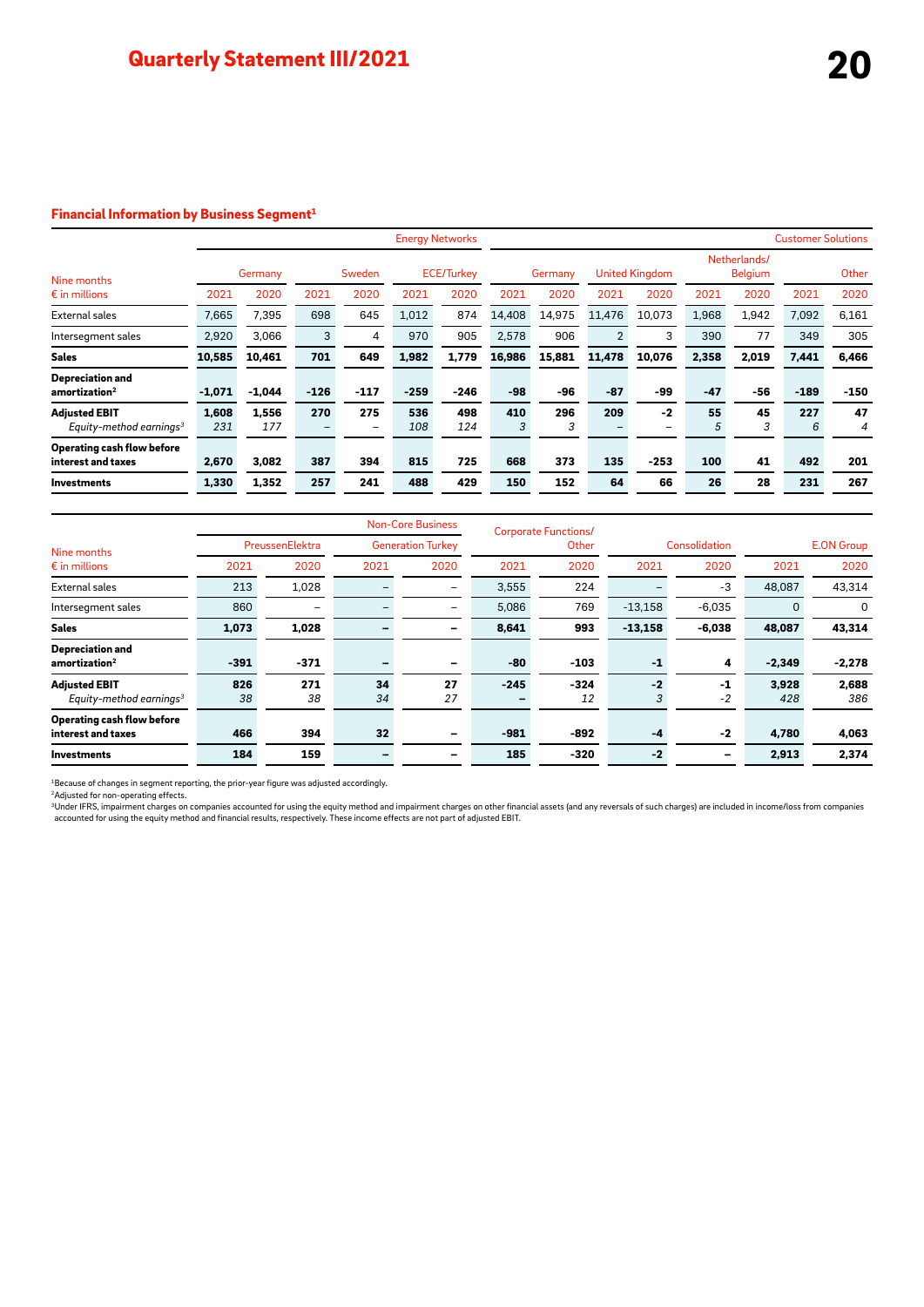| <b>November 23, 2021</b> | <b>Capital Markets Day</b>                      |  |  |  |  |  |
|--------------------------|-------------------------------------------------|--|--|--|--|--|
| <b>March 16, 2022</b>    | <b>Release of the 2021 Annual Report</b>        |  |  |  |  |  |
| May 11, 2022             | Quarterly Statement: January - March 2022       |  |  |  |  |  |
| May 12, 2022             | <b>2022 Annual Shareholders Meeting</b>         |  |  |  |  |  |
| <b>August 10, 2022</b>   | Half-Year Financial Report: January - June 2022 |  |  |  |  |  |
| <b>November 9, 2022</b>  | Quarterly Statement: January - September 2022   |  |  |  |  |  |

*Contact E.ON SE Brüsseler Platz 1 45131 Essen Germany*

> *T +49 201-184-00 info@eon.com eon.com*

*Journalists T +49 201-184-4236 eon.com/en/about-us/media.html*

*Analysts, shareholders and bond investors T +49 201-184-2806 investorrelations@eon.com*

*This Quarterly Statement was published on November 10, 2021.*

*Only the German version of this Quarterly Statement is legally binding.*

*This Quarterly Statement may contain forward-looking statements based on current assumptions and forecasts made by E.ON Group Management and other information currently available to E.ON. Various known and unknown risks, uncertainties, and other factors could*  lead to material differences between the actual future results, financial situation, development, or performance of the company and the *estimates given here. E.ON SE does not intend, and does not assume any liability whatsoever, to update these forward-looking statements or to conform them to future events or developments.*